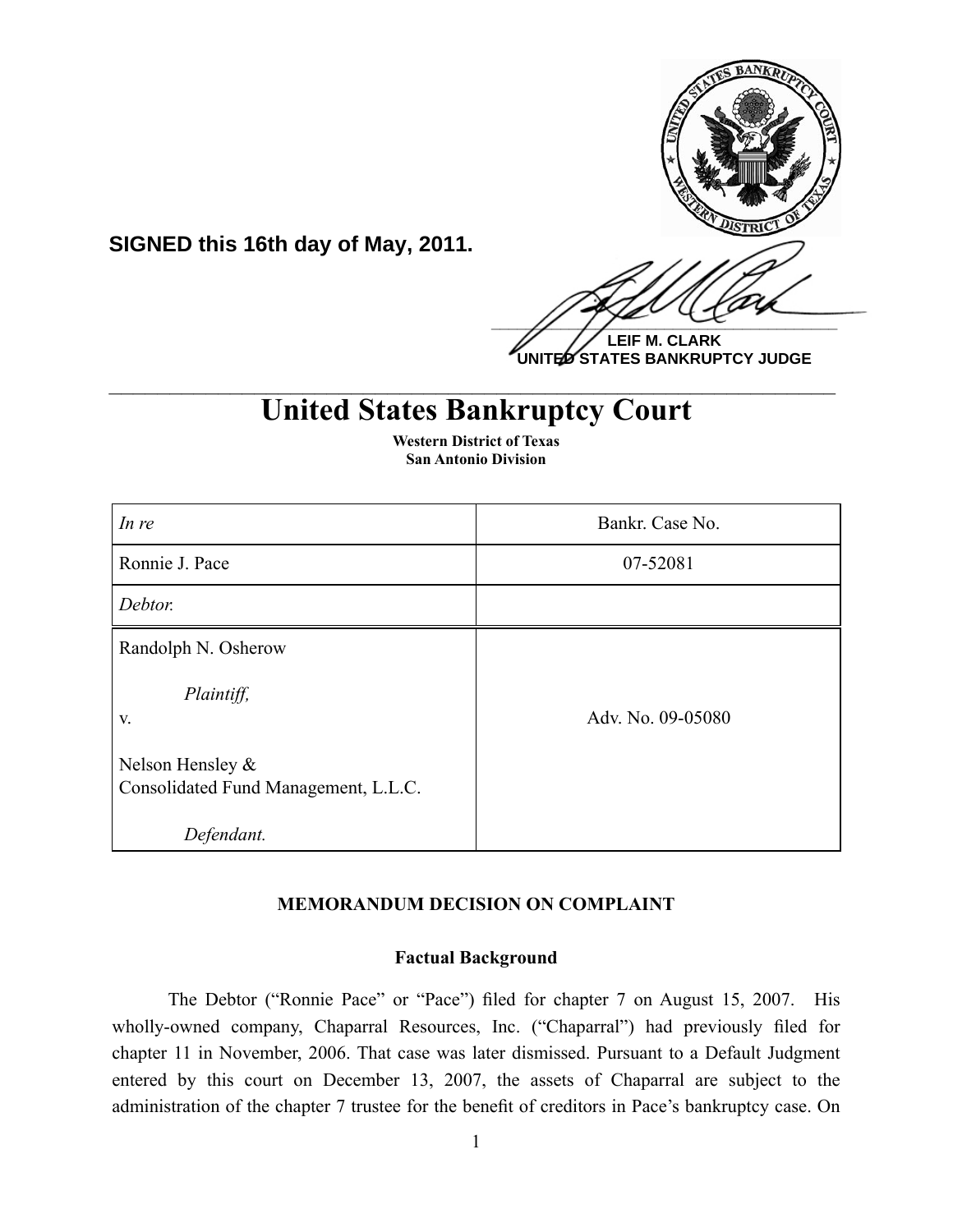July 21, 2009, Randolph Osherow (the chapter 7 trustee) (the "Plaintiff") filed an adversary proceeding against Nelson Hensley ("Hensley") and Consolidated Fund Management, LLC. ("CFM") (together, the "Defendants") to recover certain property (the "Austin condo" or "condo") transferred by Chaparral to CFM. Hensley is the owner of CFM and wholly controls that company's operations. The Plaintiff seeks to avoid the transfer of the condo to CFM and recover the condo, or, in the alternative, its value, for the benefit of Pace's bankruptcy estate. The Plaintiff has alleged facts in support of both an actually fraudulent transfer under the Texas Uniform Fraudulent Transfer Act ("TUFTA") and a constructively fraudulent transfer under the TUFTA and section 548(a)(2) of the Bankruptcy Code. The Plaintiff also seeks damages for breach of fiduciary duty, alleging that Hensley violated Rule 1.08 of the Texas Disciplinary Rules of Professional Conduct for attorneys by entering into this transaction with Pace in the first place. Finally, the Plaintiff seeks attorneys' fees and exemplary damages. The Defendants deny that the transfer is avoidable or that Hensley is personally liable to the Plaintiff as a result of the transfer. They maintain that the buyer, CFM, paid fair and adequate consideration and reasonably equivalent value for the condo in good faith. They also contend that they have provided proof of payment and that Pace and Chaparral consented to the transfer at issue in writing. Furthermore, assert the Defendants, CFM made improvements to the unit and payments thereon, including taxes, assessments and maintenance fees. The Defendants state that if the transfer is avoided, CFM should recover all monies paid for the condo and expended on taxes, maintenance, assessments and improvements as well as attorneys' fees.

The trial of this matter was held on February 18 and 23, 2011. The following constitutes this court's findings of fact and conclusions and law. Pace founded Chaparral in 1977 and has always been the 100% shareholder and president of the company. Chaparral was a 50% owner of an entity called DFIC. In 2000, Chaparral and Brandon bought out the third owner of DFIC. Simultaneously with this buy-out, Chaparral and Brandon sold 100% of DFIC's stock to DFIC Holdings, an ESOP established for the benefit of the employees of DFIC and Brandon Construction Company. Brandon and Chaparral each retained a 15% interest in the stock of the ESOP (DFIC Holdings). This stock was subject to a pledge, as security, to the bought-out former owner of DFIC. Chaparral and Brandon each took a \$1.4 million note from DFIC Holdings in exchange for this stock transfer. In July, 2004, DFIC Holdings stopped making payments on the note to Chaparral and Pace was effectively pushed out of the business. In 2005 the bought-out owner of the former DFIC initiated a lawsuit against Pace and Chaparral in connection with Chaparral's and/or Brandon's failure to make payments to her under the buy-out agreement. On the same day that this suit was filed against Pace and Chaparral, Pace and Chaparral filed a suit against Brandon and the bought-out owner of DFIC. The suit against Pace and Chaparral ultimately resulted in a judgment being entered in May, 2007, against Pace and Chaparral for close to \$1,000,000. This judgment has never been paid. In April, 2005, while the litigation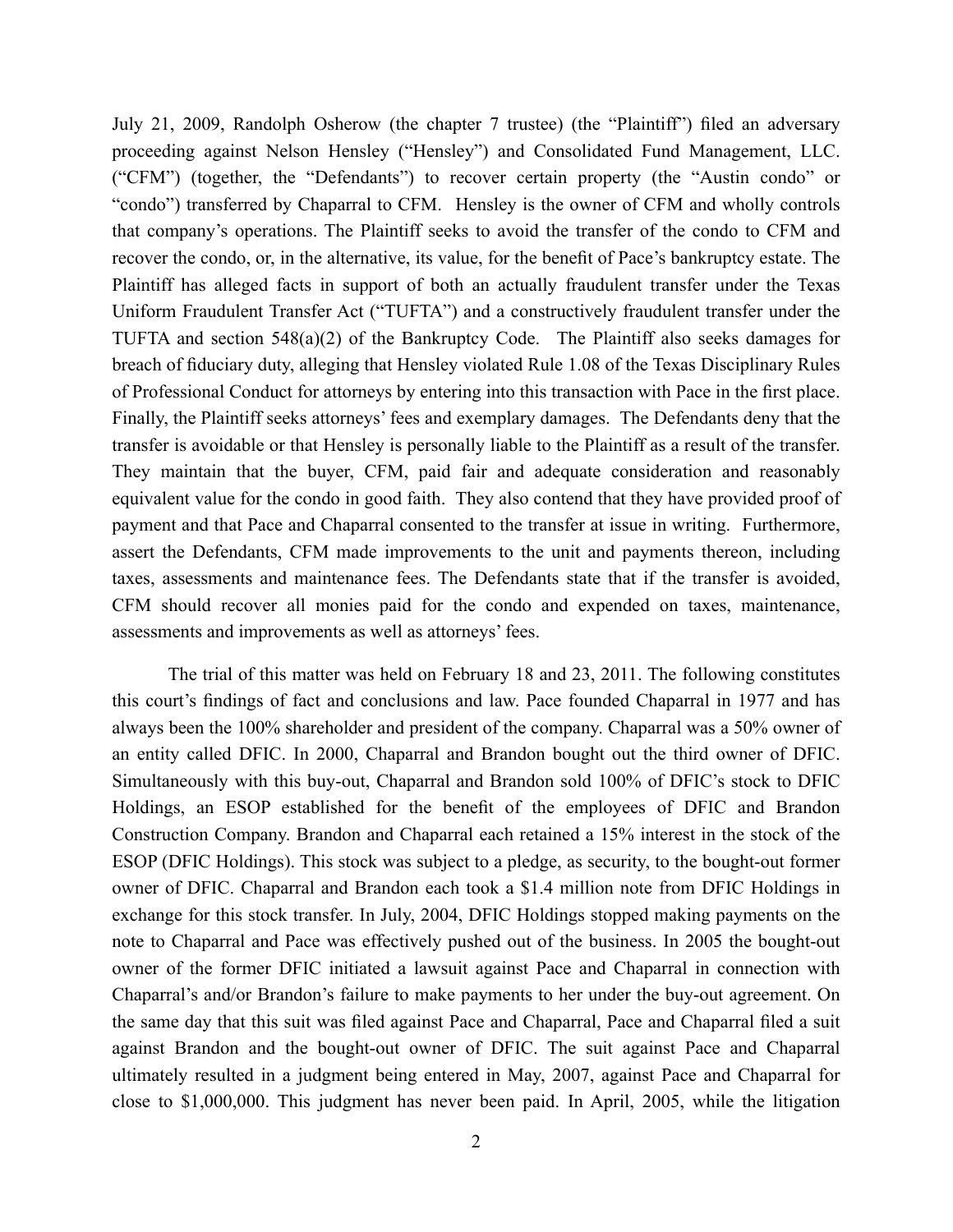against Chaparral and Pace was pending, Brandon abandoned the DFIC property. A receiver was appointed to take control of the property. Shortly thereafter, Pace re-entered the property and continued DFIC's operations under the name DFIC, Inc. The receiver had leased the DFIC property to DFIC Holdings, which in turn leased the property to Pace's newly-formed company, DFIC, Inc. DFIC, Inc. ceased operating in the Spring of 2006 when the company ran out of work and Pace defaulted on the lease. The \$1.4 million note to Chaparral from DFIC Holdings thus became uncollectible.

Durrins Ltd. owned seven dry cleaning operations called Durrins. Pace owned 100% of the stock of Durrins, Ltd. Sometime in the Fall of 2006 Pace defaulted on a note to Durrins and Whatley, the owner of the property upon which Durrins operated, brought suit against Pace and Chaparral to collect on that note.

Pace and Hensley are close friends. Hensley is the managing member of CFM and controls all of that company's operations. Hensley represented Pace, individually, from 1983 through 1985 and again in 2005, 2006 and perhaps 2007. Hensley also represented Chaparral, the company through which Pace ran most of his other business operations, beginning in 2005. In July, 2005, Pace, faced with financial difficulties concerning both Durrins and DFIC, Inc., began to borrow money from Hensley and/or CFM to allow Pace to continue his various business operations. Hensley and Pace claimed that they began discussing transferring ownership of the Austin condo from Chaparral to CFM in November, 2005, with Hensley testifying that he told Pace he was not going to loan Pace any more money for Pace's business operations unless Hensley got something in return. However, it was not until March 10, 2006, that Pace actually arranged for Chaparral to transfer the Austin condo by special warranty deed to CFM. (*See* Ex. 25.) Hensley stated that the special warranty deed had been prepared by his office. Other than this deed, no evidence of a sale from Chaparral to CFM was presented at the hearing. Hensley maintained that, in total, CFM paid around \$122,500 for the condo by way of a series of separate loans or advances to Chaparral or other Pace-related entities beginning as early as October, 2005. (*See* Ex. 5.) However, all the evidence of this purported "consideration" was ex post, and no contemporaneous documentation of the terms of a sale were offered. To the contrary, Hensley and Pace both maintained they arrived at the "price" in November, 2005, based on the Travis County tax appraisal value on the condo of just over \$121,000. However, the 2005 Travis County tax appraisal for the condo was only \$97,236. (*See* Ex. 26.) The county did not value the condo at \$121,000 (plus) until the Spring of 2006, after November, 2005—the time that both Hensley and Pace claimed they made their deal. The testimony regarding the purported agreed purchase price was thus not credible. Pace never received a lump sum payment of the purported \$122,500 purchase price. Pace and Hensley maintained that the "purchase price" was paid in several separate transactions over the course of several months, without interest, and without a stated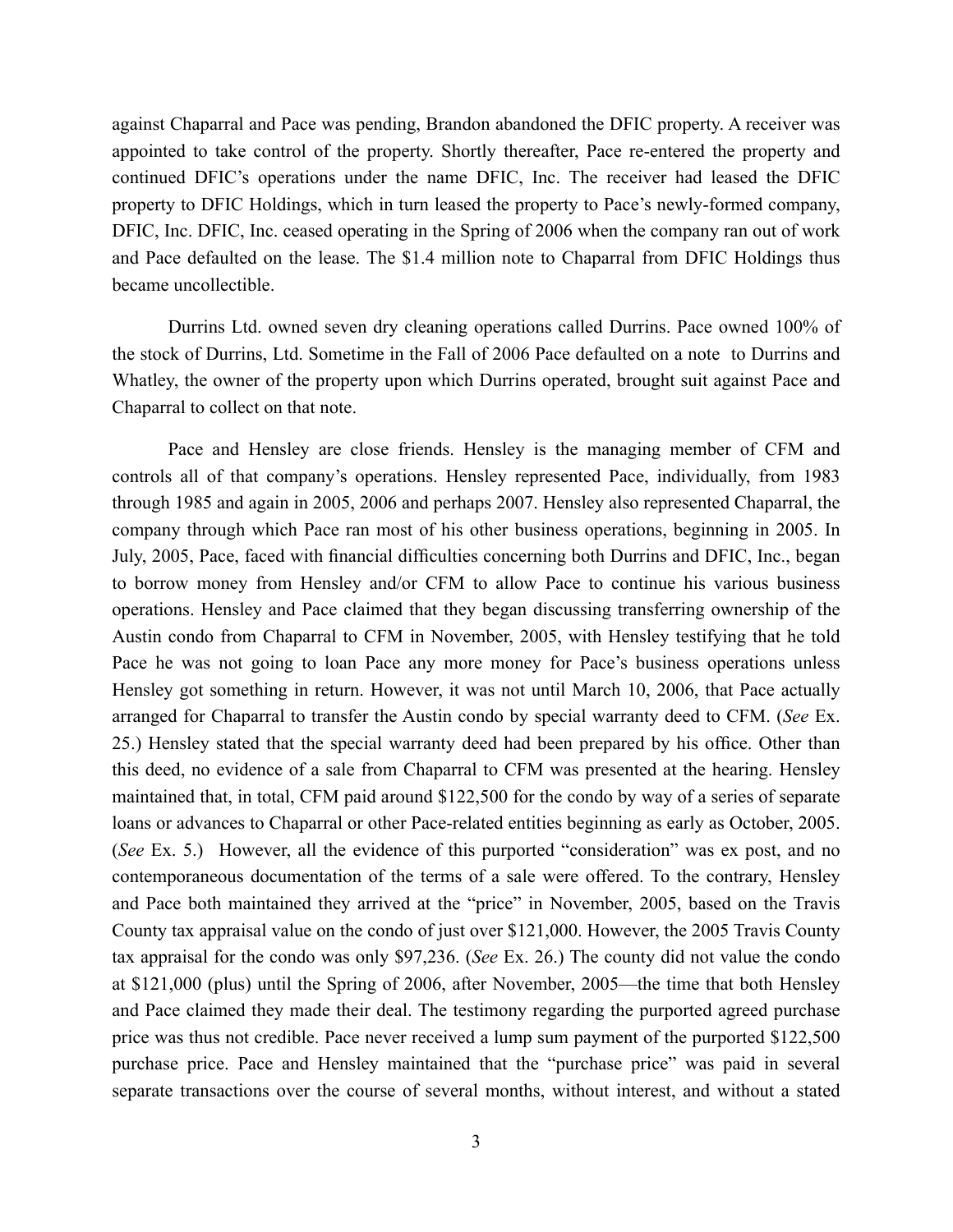maturity date. This entire description of the reason for the transfer simply did not hang together and the court finds that it is not the correct explanation for the transfer.

Hensley proposed that the purpose of the various loan transactions between Hensley/ CFM and Pace/Chaparral was summarized in Exhibit 5. Some of the transactions purportedly related directly to the condo transfer while others constituted loans from Hensley/CFM to Pace (and his various companies) to allow Pace to continue his business operations. The transfers that purportedly related to the condo included the following: On October 7, 2005, Hensley/CFM executed a check for \$15,000 made out to Chaparral. (*See* Ex. 9.) Hensley and Pace both said that this check was a loan that Pace used to pay the security deposit for Pace/DFIC's lease of certain property from the receiver. (*See* Ex. 105.) On November 22, 2005, Hensley/CFM executed a check for \$10,000 made out to Chaparral. Exhibit 103 is a ledger entry identifying the \$10,000 transfer as a loan to Chaparral. Pace testified, however, that this check went directly to the general manager of Durrins. The next transaction took place on February 15, 2006. This transaction was for \$15,000. The money did not come from CFM and did not go to Chaparral; rather it came from Hensley's general cash management account (which Hensley stated was comingled with CFM funds) and went directly to DFIC, Inc. to pay that company's operating expenses. (*See* Ex. 12.) The next transaction was a March 6, 2006, transfer of \$20,000 from Hensley's general cash management account directly to Durrins. (*See* Ex. 15.) Then, on March 10, 2006, Hensley transferred \$50,000 from Hensley's general cash management account to Durrins. (*See* Ex. 16.) Hensley stated that this transfer was used by Durrins to pay several months of rent owed by Durrins. The final transaction was an April 27, 2006, transfer of \$12,500 from CFM to Ronnie Pace. The memo line on this check describes the transfer as a loan. (*See* Ex. 23.) Hensley testified that this money constituted the final payment on the condo. He stated that these funds were also used to pay certain obligations of Durrins. At the time Hensley/CFM made the transfers described above, Pace and Hensley knew and intended that the transferred funds would be used by Pace to fund the operations of Durrins and DFIC.

The above-described transactions add up to a total of \$122,500. While all of the transfers were directed to (and used to pay the operating expenses of) entities other than Pace or Chaparral (as Pace testified), Hensley viewed Pace and Chaparral as the ultimate beneficiaries of the transfers. There is some confusion surrounding a July 19, 2008, payment of \$42,800 from CFM to Managed Mortgage Investment Fund. At the hearing Pace maintained that this transaction did not relate to the condo, and was used to pay off a loan to Durrins. In his deposition, however, Pace stated that this transaction was part of the purchase price for the condo.

Other than the oral testimony of Hensley and Pace, no other corroborating evidence was offered to tie these various transactions to the condo transfer. The purported "price" for the condo transfer appears to have been set after the fact by Hensley and Pace after litigation was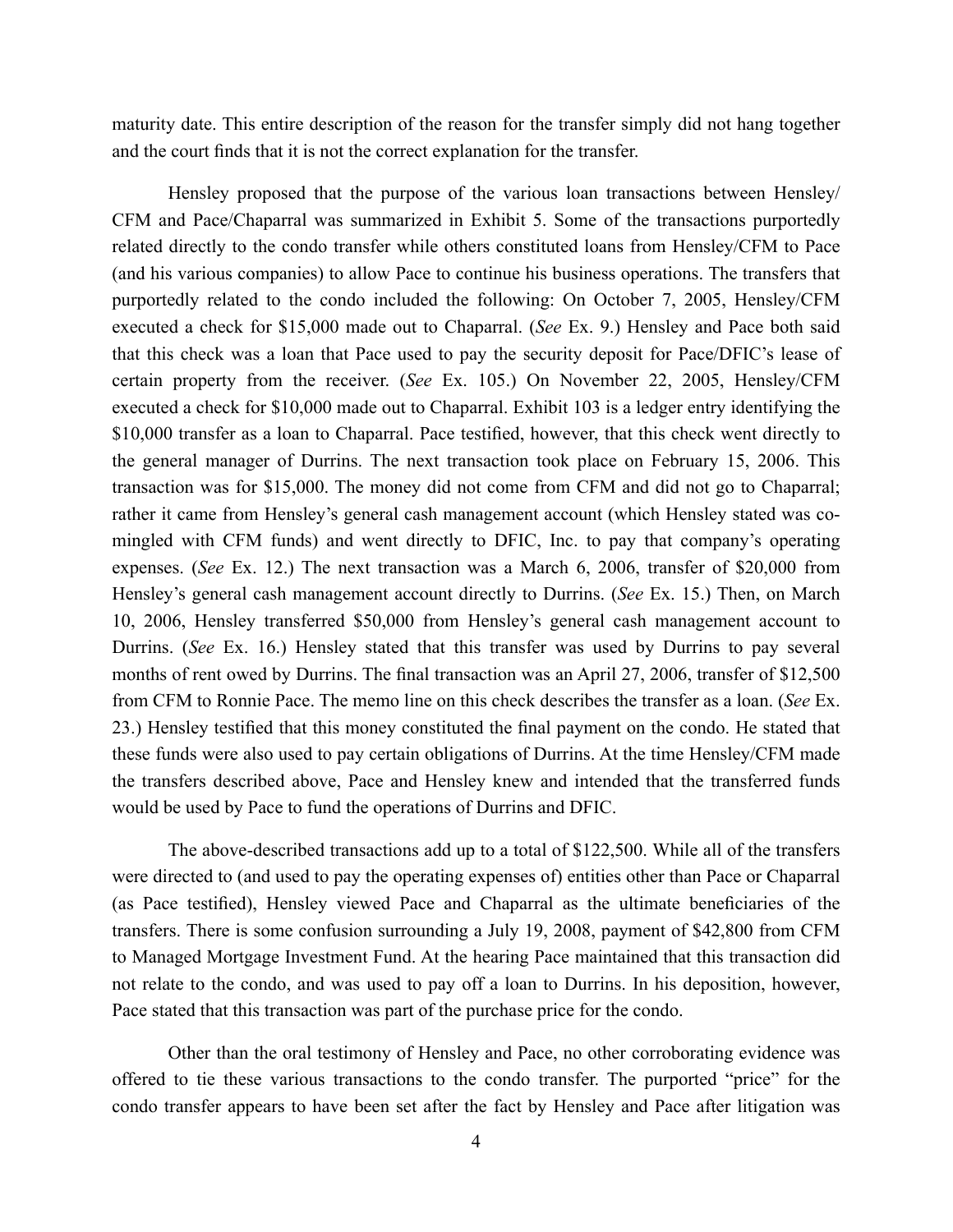threatened. No contemporaneous writings in any way tying the loans to the condo transfer were offered -- no letters, no memos, no handwritten notes, no emails. The lack of corroboration is strong evidence that undercuts the credibility of the self-serving, after-the-fact testimony of Pace and Hensley.

Hensley further testified that by November, 2005, Chaparral owed Hensley legal fees. In prior litigation brought against Pace, Hensley had testified that part of the consideration for the condo consisted of a \$10,000 - \$15,000 credit against attorneys' fees owed. Hensley did not present any documentation to support a finding that part of the consideration for the condo consisted of a credit against attorneys' fees owed by Chaparral. Hensley also did not present any evidence that Chaparral owed Hensley any attorneys' fees at the time of the transfer of the condo, and the court finds that in fact no fees were owed.

On the statement of financial affairs filed in Chaparral's bankruptcy case, the condo was listed as having been sold to Hensley in order to compensate Hensley for outstanding attorneys' fees owed by Pace or Chapparal. Pace maintained at trial that this statement resulted from an error in filling out the SOFA on the part of Chaparral's bankruptcy attorney, Barbara Rogers; Pace stated that Chaparral's SOFA should have listed the condo as sold for consideration. He maintained that he had signed blank schedules and statements which were later filled in by Ms. Rogers, but Ms. Rogers' time entries reflect that Pace reviewed all changes and additions to the schedules and statements before they were filed. Additionally, Pace's testimony is undercut by the deposition testimony of Ms. Rogers, who laid out the following sequence of events: Ms. Rogers first prepared Chaparral's SOFA on January 2, 2007. She filed an amended SOFA in February, 2007. Pace approved all of the information contained therein, including the provision that listed the condo as having been transferred as an offset against attorneys' fees, and signed the SOFA as prepared by Ms. Rogers. Pace testified that these schedules and statements were true and correct at the subsequent 341 meeting of creditors. At Pace's Rule 2004 examination in March, 2007, Ms. Rogers learned for the first time that the condo might not after all have been transferred as payment for past due attorneys' fees; Pace stated that the condo had actually been transferred to CFM as repayment of certain loans. After attempting to get clarification from Pace regarding the reason for the transfer of the condo, and after receiving a series of checks from Hensley purporting to show the payments made as consideration for the condo (none of which were actually made out to Chaparral), Ms. Rogers prepared a disclosure statement (and an amended disclosure statement in July, 2007) reflecting that the transfer of the condo had been for attorneys' fees owed to and funds loaned by Hensley. Ms. Rogers never saw a bill reflecting any attorneys' fees owed by Chaparral. (*See generally*, Rogers Dep., pp. 80-87.) The court cannot conceive of any reason why Ms. Rogers would put information into Chaparral's SOFA that did not reflect the information she had gained directly from Pace. Accordingly, the court will credit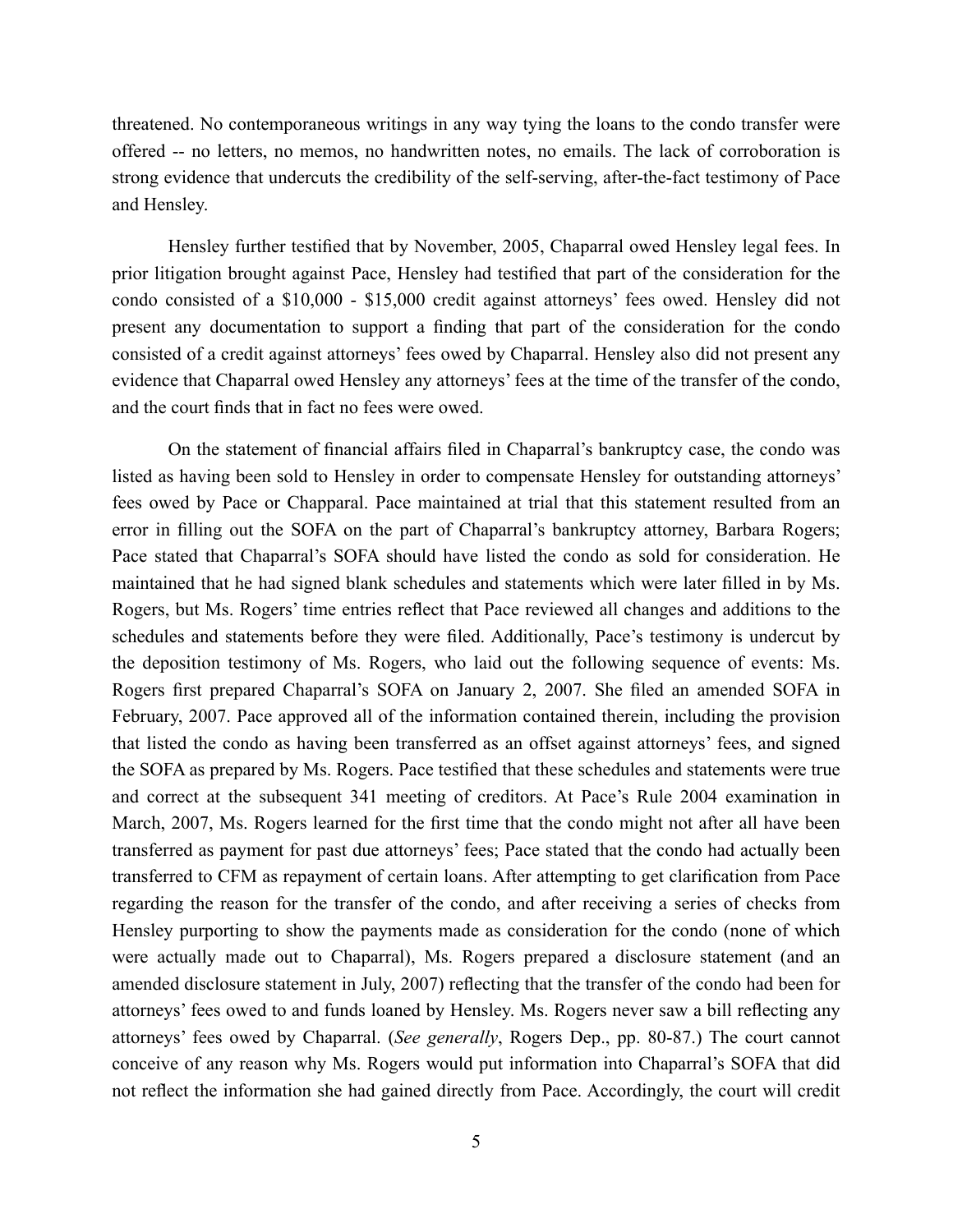her deposition testimony and time entries over the unsupported testimony of Pace. The fact that an entirely different (though equally unsupported) explanation for the transfer of the condo was offered in the Chaparral bankruptcy documents further undercut the credibility of Pace's explanations about the transfer of the condo.

After the transfer of the condo to CFM in March, 2006, Hensley did not notify the property management company that ownership of the condo had been transferred to CFM (although CFM was listed as the owner on a listing agreement with the property management company executed in late 2007). Pace continued to serve as the contact person for the management company and continued receiving the rental payments (less the HOA dues) from the management company. Chaparral continued to pay the maintenance costs and utilities for the condo after the March, 2006, transfer until the property was vandalized in 2007. (*See* Ex. 79.). Hensley testified that as compensation for collecting the rent, Hensley let Pace keep the rental payments. Hensley also said that CFM paid the taxes on the condo for 2005, 2006, 2007 and 2008, that CFM paid for various repairs and replacement of appliances and carpet, that CFM paid part of a special assessment, and that CFM paid the HOA dues on the condo for 18 months. These payments by CFM totaled \$13,846.91. Nonetheless, it was not until February 25, 2010, after this adversary proceeding had already been filed, that CFM notified the management company of its ownership of the condo and requested that the management company send all future correspondence to CFM. (*See* Ex. 28.). Until then, to the rest of the world (and to the property management company), the condo was still owned by Chaparral.

Hensley represented both Pace and Chaparral at the time of the transfer of the condo from Chaparral to CFM. However, Hensley never told Pace to seek other counsel in connection with this transaction. Aside from signing the deed itself, Pace never signed any document consenting in writing to the sale of the condo to his attorney. Neither Pace nor Hensley was able to produce such a document. In November, 2006, Chaparral filed for chapter 11 in the Southern District of Texas. Hensley was retained as special counsel for Chaparral to pursue a fraudulent transfer action on behalf of Chaparral in connection with the above-mentioned DFIC litigation. In connection with this retention Hensley stated that he did not represent any adverse interest of the debtor. He did not disclose CFM's ownership of the condo. Hensley stated that he was not a creditor of Chaparral at that time because he had waived any claim he might have had against Chaparral. Hensley did not file a fee application in connection with his retention as special counsel in Chaparral's bankruptcy case.

Conflicting testimony was presented regarding the financial status of Pace and Chaparral at the time of the condo transfer. The schedules filed in Pace's bankruptcy case in November, 2006, showed that, when Pace filed for chapter 7 protection, he had assets of \$163,904.91 and liabilities of \$1,483,780.68. (*See* Ex. 58.) Chaparral's schedules, as amended in February, 2007,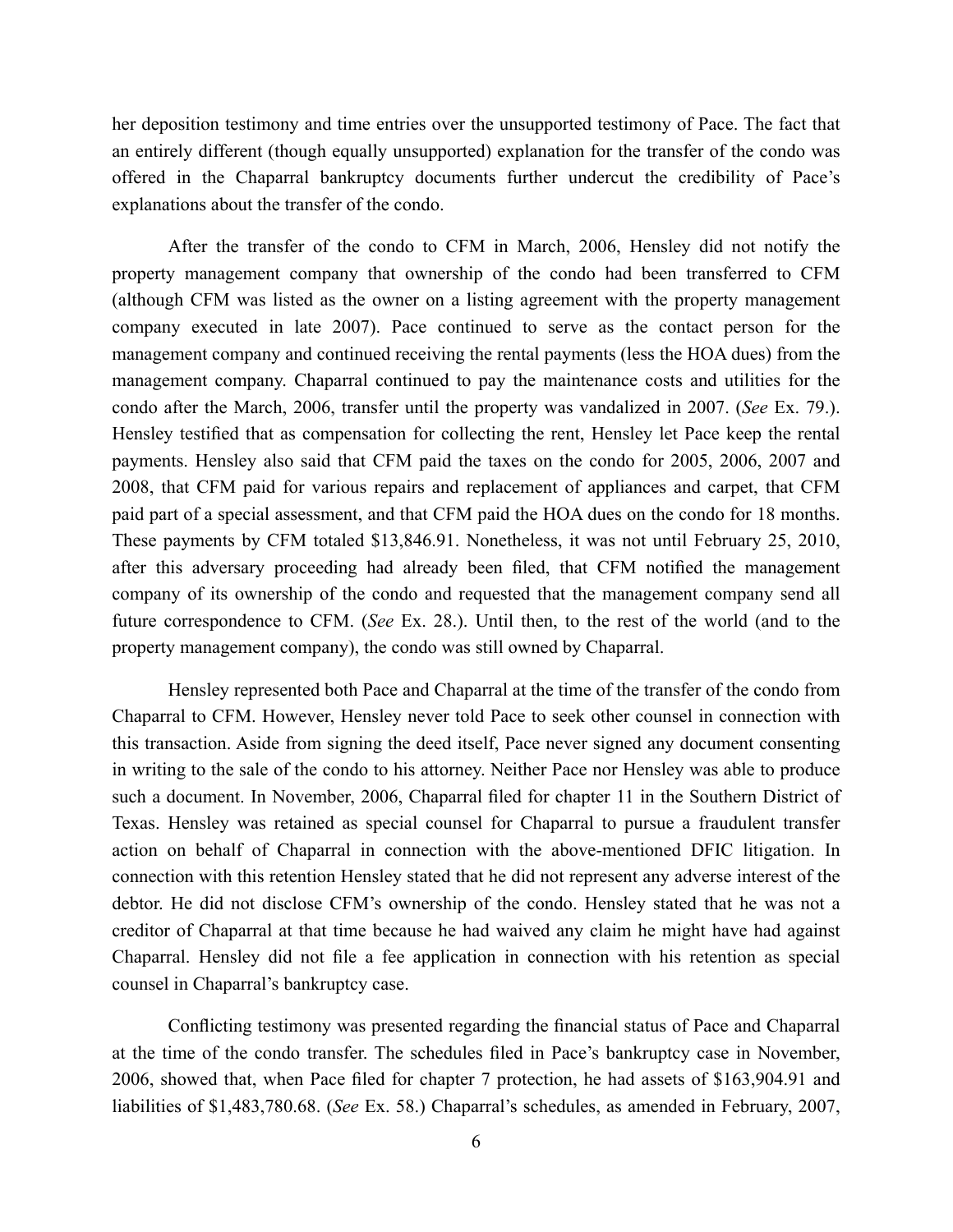showed that at the time of Chaparral's chapter 11 filing Chaparral had assets of \$1,694,303 and liabilities of \$1,730,263.47. (*See* Exs. 38 & 44.) The accounts receivable held by DFIC Holdings, Pace and Durrins were deemed to be uncollectible, and were deducted from Chaparral's total assets. Based on these schedules, the total combined assets of Chaparral and Pace approximately 9 months after the transfer of the condo amounted to \$1,858,207.91. The total liabilities of Pace and Chaparral at that time amounted to \$3,214.044.15. Although Pace initially testified that his financial condition and that of Chaparral did not change from the date of the transfer of the condo until Pace filed for bankruptcy (he testified that his balance sheet did not change during this time), Pace testified on cross-examination that, in fact, the value of the DFIC entities and Durrins substantially declined during the 9 month period from March, 2006, until November, 2006. He stated that at the time of the transfer his assets totaled approximately \$4.5 million, but that after he abandoned DFIC later in March, the \$1.2 million note from DFIC Holdings became worth nothing. Furthermore, the accounts receivable held by DFIC also became uncollectible at that time. Pace testified that Durrins also began to lose money after the transfer of the condo, and that by the time Pace filed for bankruptcy Durrins was worth nothing.

In total, Pace stated that he believed his assets declined in value by approximately \$3 million during the time after the transfer of the condo until his bankruptcy filing. Although Pace testified that these losses were unexpected (he continued borrowing money to keep DFIC and Durrins operational), the Plaintiff maintained that the DFIC accounts receivable were clearly uncollectible at the time of the transfer, and thus Pace's estimated value of his assets at that time was over-stated. The Plaintiff also argued that DFIC and Durrins had been losing money before the transfer, and were unable to pay their debts at the time of the transfer, thus evidencing their dire financial condition. The Plaintiff maintained that Chaparral also did not have sufficient funds to maintain the operations of DFIC and Durrins at the time of the transfer. Although Chaparral did have \$300,000 in a money market account, Wells Fargo had a lien on that account. In short, Chaparral had to borrow from CFM and Hensley to fund the dying operations of DFIC and Durrins. The court finds that the valuation of both Durrins and DFIC (as well as the receivables owed to DFIC Holdings) offered by Pace was substantially and unjustifiably inflated, and that in fact both Pace and Chaparral were insolvent at the time of the transfer (or were rendered insolvent by the transfer).

#### **Discussion**

#### 1. Fraudulent Conveyance under the TUFTA

The Plaintiff maintains that the facts presented at the hearing and summarized above illustrate that the March, 2006, transfer of the condo from Chaparral to CFM constituted both an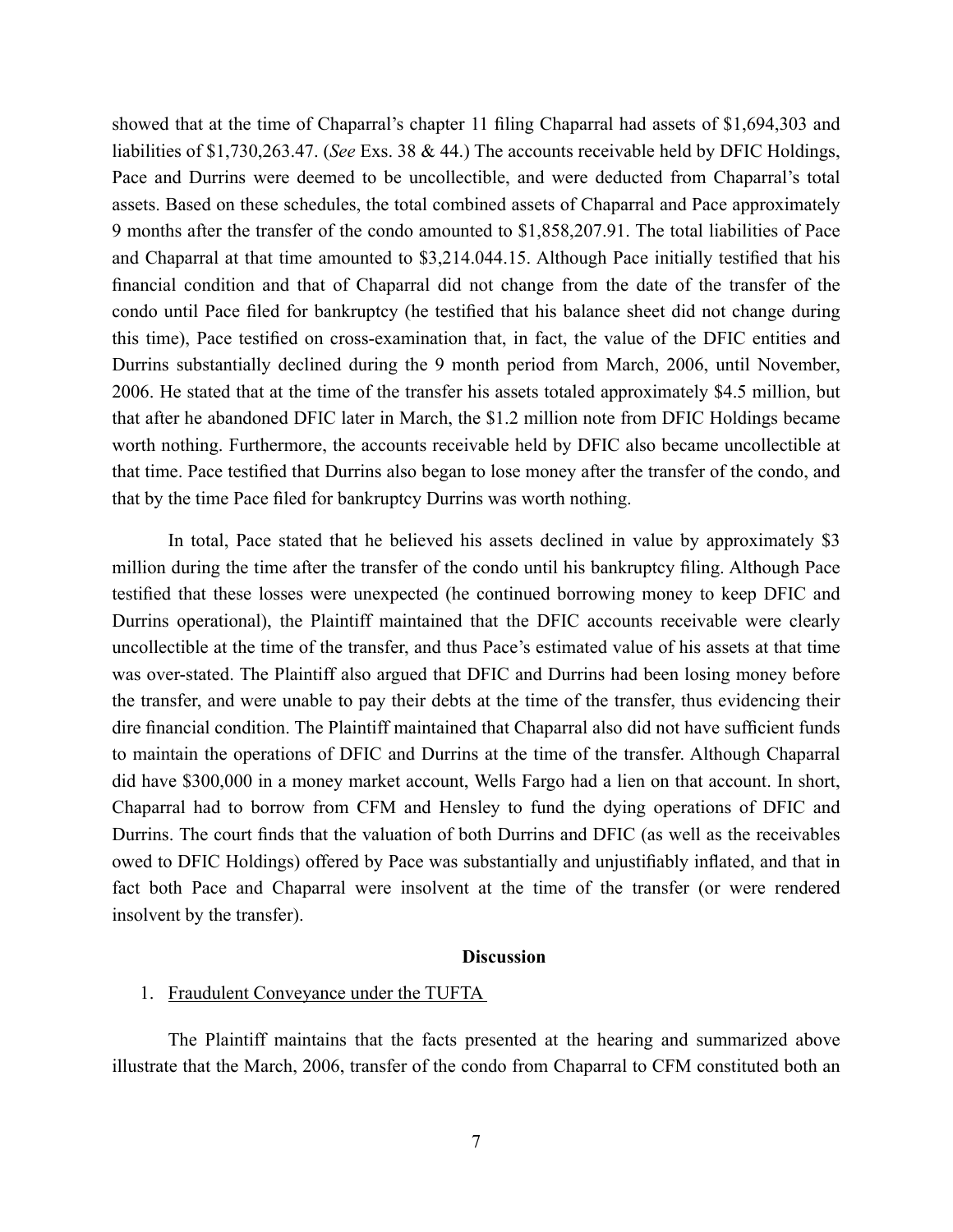actually fraudulent transfer and a constructively fraudulent transfer under the TUFTA.<sup>1</sup> "Section 544 of the Bankruptcy Code allows the trustee to step into the shoes of a creditor for the purpose of asserting causes of action under state fraudulent conveyance laws and confers on the trustee the status of a hypothetical creditor or bona fide purchaser as of the commencement of the case."2 *Anderson v. Mega Sys., L.L.C. (In re Mega Sys., L.L.C.)*, 2007 Bankr. LEXIS 1957, at \*24 (Bankr. E.D. Tex. June 4, 2007) (citation omitted); *see also Asarco LLC v. Americas Mining Corp.*, 404 B.R. 150, 156 (S.D. Tex. 2009) ("Trustees and debtors in possession use § 544(b) as a conduit to assert state-law-based fraudulent-transfer claims in bankruptcy"); *Stalnaker v. DLC, Ltd. (In re DLC, Ltd.)*, 295 B.R. 593, 601 (B.A.P. 8th Cir. 2003) ("Section 544(b) of the Bankruptcy Code gives the bankruptcy trustee whatever avoiding powers an unsecured creditor with an allowable claim might have under applicable state or federal law."). "To prevail under § 544(b), the trustee must first establish that at the time of the transaction there was, in fact, a creditor in existence who was holding an unsecured claim that is allowable under 11 U.S.C. § 502." *Lyon v. Eiseman (In re Forbes)*, 372 B.R. 321, 335 (B.A.P. 6th Cir. 2007). Neither party disputes that Pace had unsecured creditors with allowable claims at the time of the transfer of the condo, including, most notably, Linda Lashley (the bought-out former owner of DFIC). The applicable state law in this case is the TUFTA—specifically, sections 24.005 and 24.006 of the Texas Business and Commerce Code.

Under the TUFTA, fraudulent transfers are divided into two types: actual fraudulent transfers, § 24.005(a)(1), and constructive fraudulent transfers, § 24.005(a)(2) and § 24.006. Section 24.006 differs from section  $24.005(a)(2)$  in that it is available only to creditors whose claims arose before the transfer took place, while section  $24.005(a)(2)$  is available to both present and future creditors. However, Linda Lashley, the actual creditor here needed to give the Trustee standing to bring this TUFTA action, *see* 11 U.S.C. § 544(b), was a present creditor, so the Trustee was permitted to sue under either section.

Regarding the Plaintiff's claim of actual fraud, section  $24.005(a)(1)$  of the Texas Business & Commerce Code addresses liability for actually fraudulent transfers. That section provides:

<sup>&</sup>lt;sup>1</sup> Because the court addresses the Plaintiff's allegations that the transfer of the condo was a sham in the court's discussion of the Plaintiff's fraudulent conveyance claims, the court will not separately address the Plaintiff's request for a declaratory judgment. Additionally, the court recognizes that the Plaintiff also brought a constructive fraudulent conveyance claim under section 548(a)(1)(B) of the Bankruptcy Code. But because the court finds the transfer avoidable under state law, the court need not address section 548.

<sup>2</sup> Section 544 of the Bankruptcy Code provides:

The trustee may avoid any transfer of an interest of the debtor in property or any obligation incurred by the debtor that is voidable under applicable law by a creditor holding an unsecured claim that is allowable under section 502 of this title or that is not allowable only under section 502(e) of this title.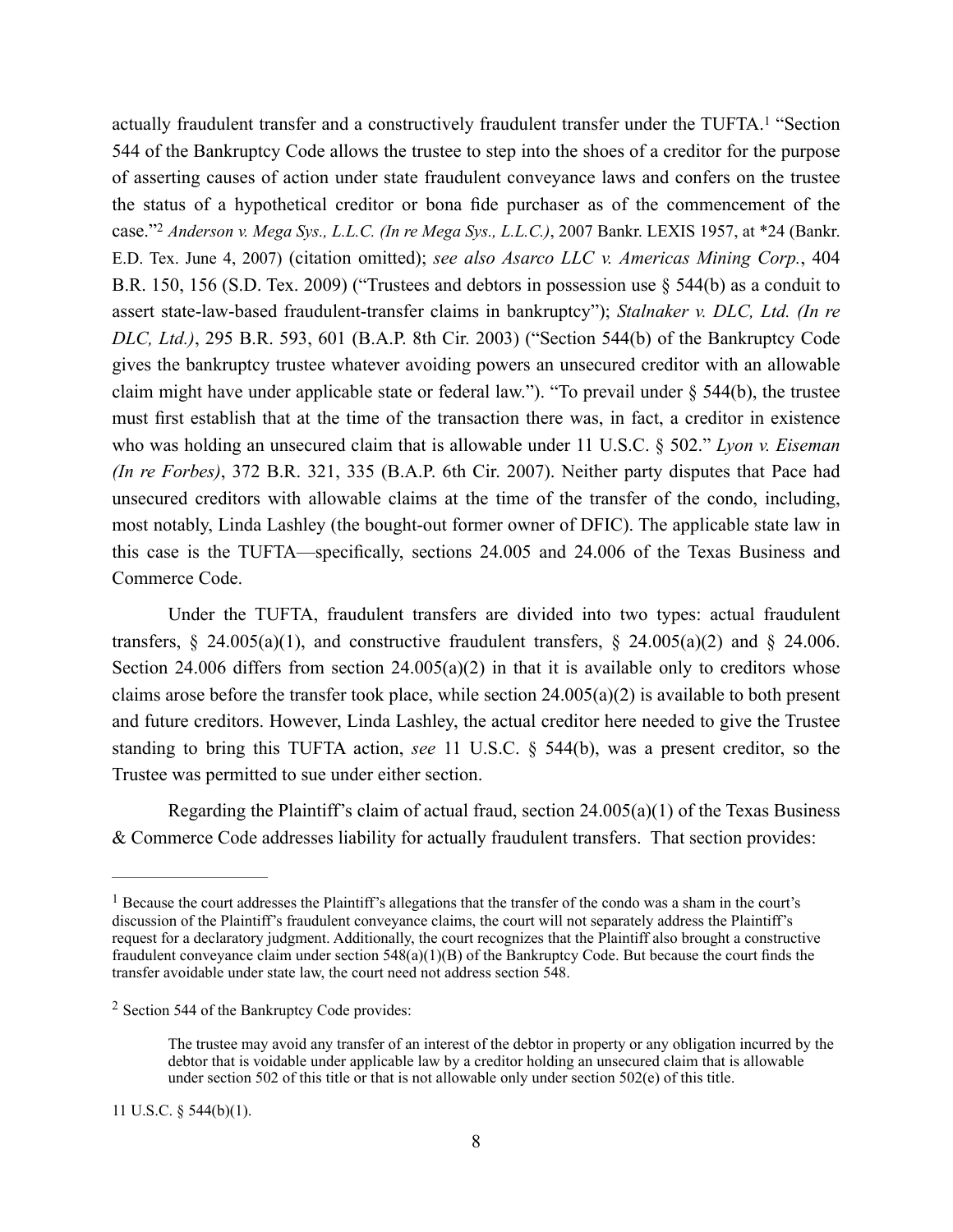(a) A transfer made or obligation incurred by a debtor is fraudulent as to a creditor, whether the creditor's claim arose before or within a reasonable time after the transfer was made or the obligation was incurred, if the debtor made the transfer or incurred the obligation:

(1) with actual intent to hinder, delay, or defraud any creditor of the debtor; …

Tex. Bus. & Com. Code, § 24.005. Under this section of the TUFTA, the creditor's claim need not have arisen before the transfer; to maintain an action under section 24.005(a) "a creditor's claim must have arisen before *or within a reasonable time after* the transfer." *Williams v. Performance Diesel*, 2002 Tex. App. LEXIS 2735, at \*7 (Tex. App.—Houston [14th Dist.] Apr. 18, 2002) (emphasis added).

Due to the difficulty of proving, with direct evidence, actual intent to defraud, the TUFTA allows a plaintiff to plead badges of fraud, which provide circumstantial evidence of such actual intent. The Fifth Circuit discussed this statute in *Soza v. Hill (In re Soza)*, 542 F.3d 1060 (5th Cir. 2008), noting that section 24.005(b) of the TUFTA provides that,

in determining actual intent under  $\lbrack \S$  24.005(a)(1)], consideration may be given, among other factors, to whether:

(1) the transfer or obligation was to an insider;

(2) the debtor retained possession or control of the property transferred after the transfer;

(3) the transfer or obligation was concealed;

(4) before the transfer was made or obligation was incurred, the debtor had been sued or threatened with suit;

(5) the transfer was of substantially all the debtor's assets;

(6) the debtor absconded;

(7) the debtor removed or concealed assets;

(8) the value of the consideration received by the debtor was not reasonably equivalent to the value of the asset transferred or the amount of the obligation incurred;

(9) the debtor was insolvent or became insolvent shortly after the transfer was made or the obligation was incurred;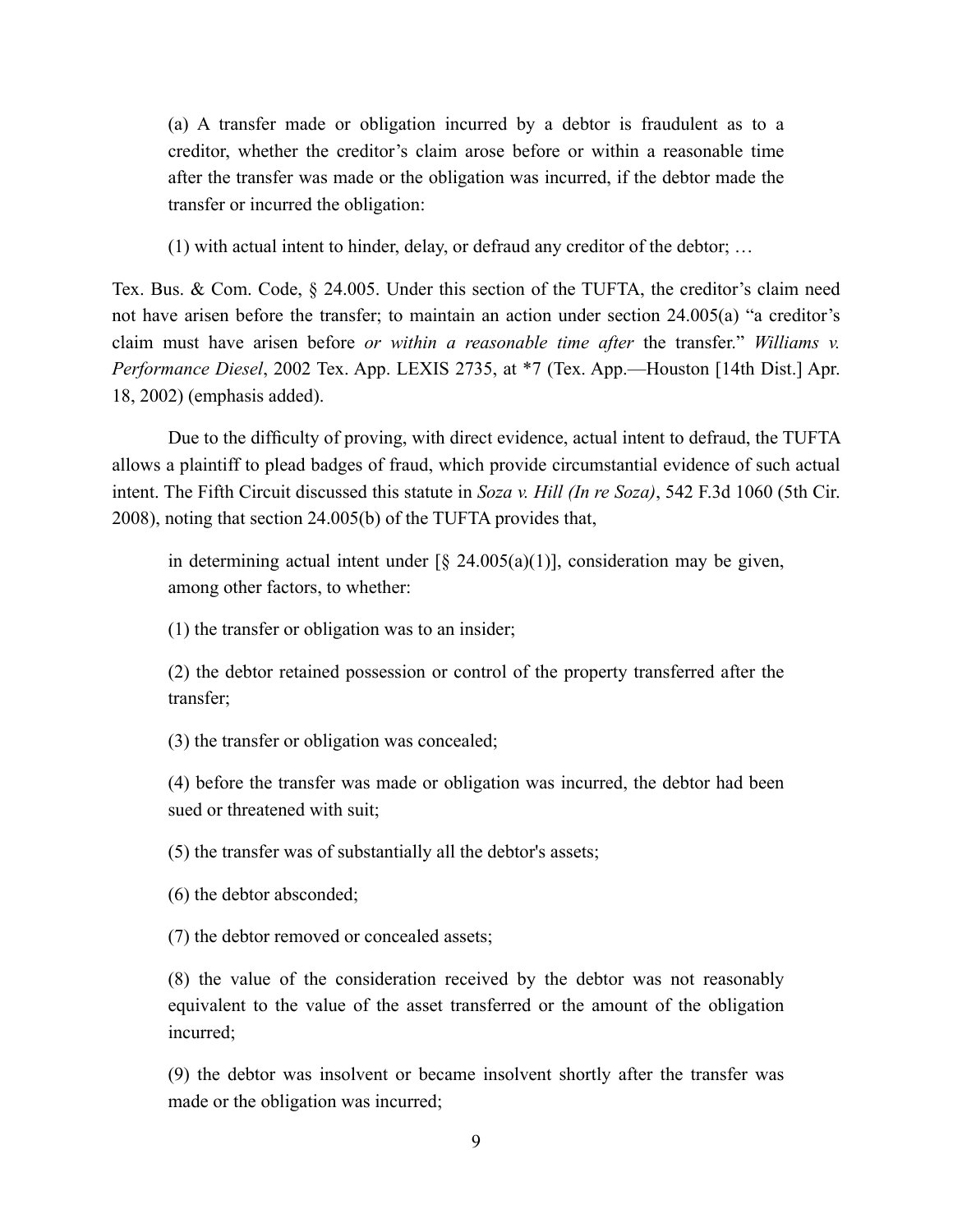(10) the transfer occurred shortly before or shortly after a substantial debt was incurred; and

(11) the debtor transferred the essential assets of the business to a lienor who transferred the assets to an insider of the debtor.

*In re Soza*, 542 F.3d at 1066 n.5. "The intent that is required [under section 24.005(a)(1)] is not the same intent that is necessary to support an action for fraud. Rather, the intent required under TUFTA is simply the intent to hinder, delay or defraud a creditor by putting assets beyond that creditor's reach." *Ingalls v. SMTC Corp. (In re SMTC Mfg. of Tex.),* 421 B.R. 251, 299 (Bankr. W.D. Tex. 2009) (internal citation omitted.)

State law governs the burden of proof on the Plaintiff's fraudulent transfer claims under section 544(b). *Savage & Assocs. v. Mandl (In re Teligent Inc.)*, 380 B.R. 324, 332 (Bankr. S.D.N.Y. 2008). Under section 24.005, "[t]he Trustee bears the burden of proof to show, by a preponderance of evidence, that the transfers in question were made by the Debtor with the actual intent to hinder, delay or defraud any creditor of the Debtor." *Ingalls*, 421 B.R. at 299. An issue arose at the trial regarding Hensley's intent to defraud. Hensley's intent, however, is irrelevant to the question of whether the transfer is avoidable under section 24.005(a)(1). *See SEC, et al. v. Resource Development Int'l LLC, et al.*, 487 F.3d 295, 301 (5th Cir. 2007) ("'[T]he transferees' knowing participation is irrelevant under the statute' for purposes of establishing the premise of (as opposed to liability for) a fraudulent transfer."). Section 24.005 "requires only a finding of fraudulent intent on the part of the 'debtor.'" *Id*.

After considering the factors listed above in light of the facts presented at trial the court finds that the March 10, 2006, transfer of the condo from Chaparral to CFM constituted a transfer made with the actual intent to hinder, delay or defraud Pace's/Chaparral's creditors. While the transfer was not strictly to an insider as that term is defined by the Bankruptcy Code, <sup>3</sup> the transfer was to a close, long-time friend and attorney of Pace. Additionally, the evidence showed that Pace retained substantial control of the property after the transfer to CFM. Pace collected the rent and was the only contact person for the management company until February, 2010. Hensley asserted formal control ove the condo then, but by that time this litigation was already on file. Furthermore, Chaparral continued to pay maintenance fees and utilities for the condo until sometime in 2007, when the property was vandalized. At the time of the transfer Pace and Chaparral were also involved in a significant lawsuit that had been brought by the bought-out former owner of DFIC. Additionally, as discussed in more detail below in connection with the Plaintiff's constructive fraudulent transfer claim, Pace and Chaparral did not receive reasonably

<sup>3</sup>*See* 11 U.S.C. § 101(31).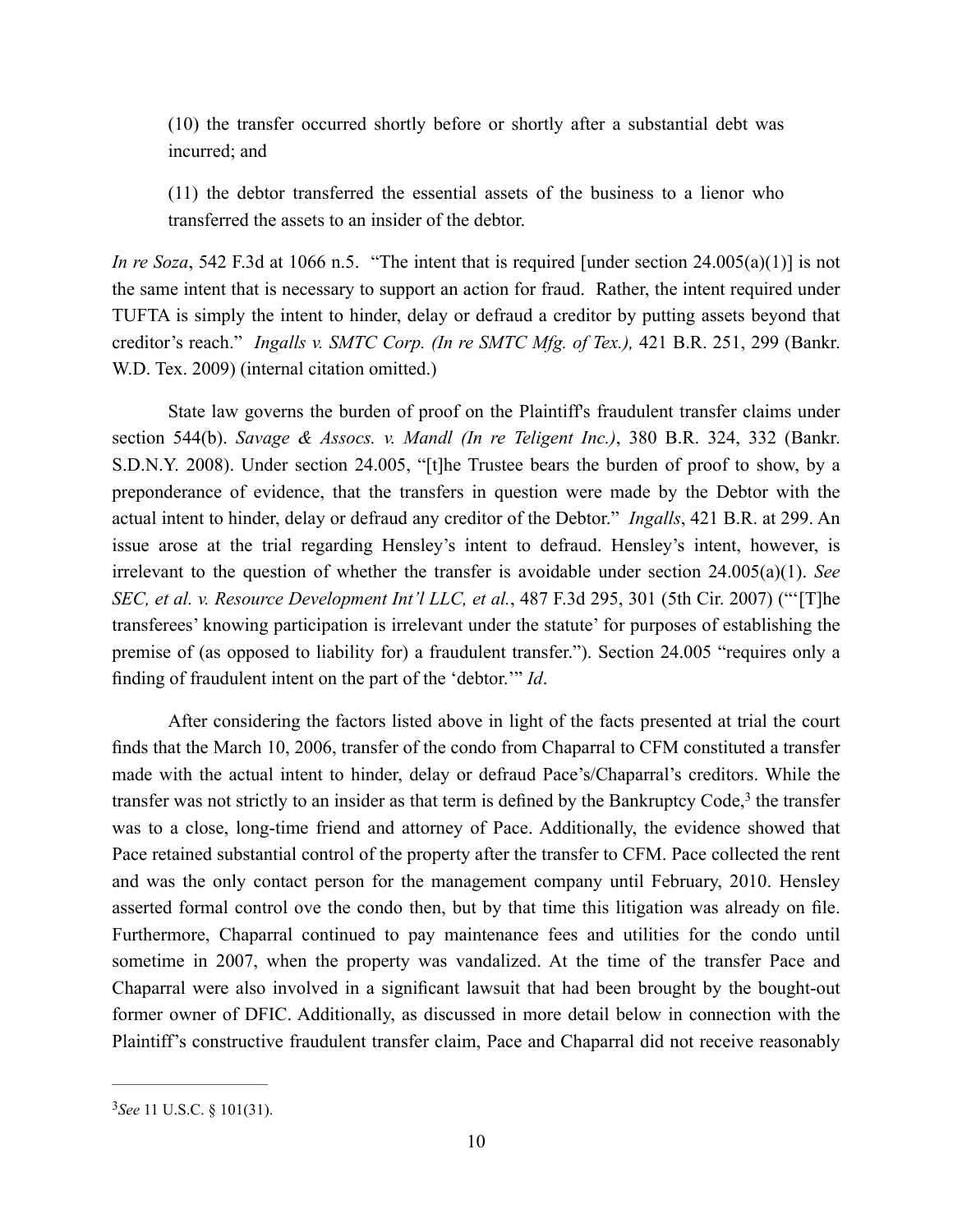equivalent value for the condo. And finally, while there could be a question regarding whether Pace was actually insolvent at the time of the transfer, there is no question that he became insolvent shortly thereafter. 4

In further support of its actual fraud claim, the Plaintiff asserted that this court had already concluded that the transfer of the condo amounted to a sham transaction. The Plaintiff cited this court's finding in another adversary proceeding in this case (the "*Whatley* case") wherein the court found that, "[a]lthough the legal title to the property [the condo] was transferred to Consolidated Fund Management, LLC, beneficial ownership, to all intents and purposes, remained with Pace, who continued to enjoy the benefit of rents, continued to pay the obligations associated with maintenance and utilities, and the like, and, in all respects, acted like the owner of the property, save one respect: his name wasn't on the deed." (Tr., p. 6, *Chester B. Whatley & Alice Faye Whatley v. Ronnie Jhue Pace*, No. 08-05011).

This court cannot, however, give preclusive effect to this ruling under a theory of *res judicata* or collateral estoppel for the simple reason that Hensley and CFM were not parties (or in privity with a party) to that litigation. "Collateral estoppel applies when, in the initial litigation, (1) the issue at stake in the pending litigation is the same, (2) the issue was actually litigated, and (3) the determination of the issue in the initial litigation was a necessary part of the judgment." *Harvey Specialty & Supply, Inc. v. Anson Flowline Equip*., Inc., 434 F.3d 320, 323 (5th Cir. 2005). "Collateral estoppel bars the relitigation of an issue of ultimate fact by the party against whom the issue has been determined by a valid and final judgment." *Hibernia Nat'l Bank v. United States*, 740 F.2d 382, 387 (5th Cir. 1984). While mutuality of parties is not required, collateral estoppel can only be applied against parties who have had a prior full and fair opportunity to litigate their claims. *Hardy v. Johns-Manville Sales Corp.*, 681 F.2d 334, 338 (5th Cir. 1982) (explaining *Parklane Hosiery Co. v. Shore*, 439 U.S. 322, 58 L. Ed. 2d 552, 99 S. Ct. 645 (1979)). This requirement is satisfied if the party being estopped was in privity with a party to the prior litigation. *See Dow Agrosciences, LLC v. Bates*, No. 5:01-CV-331-C, 2003 U.S. Dist. LEXIS 20389, at \*61-62 (N.D. Tex. Oct. 14, 2003). ("Literal identity of the parties is not required as part of the *res judicata* and collateral estoppel analysis so long as the party against whom enforcement is sought was in privity with a party involved in the initial decision.") Here, the Defendants were not parties to the prior suit wherein the nature of Pace's ownership of the condo was addressed. The Fifth Circuit has stated that

<sup>&</sup>lt;sup>4</sup> As previously noted by the bankruptcy court for the Western District of Texas: "The presence of many badges of fraud 'will always make out a strong case of fraud.' Proof of four to five badges of fraud has been found sufficient in several reported cases." *Ingalls v. SMTC Corp. (In re SMTC Mfg. of Tex.)*, 421 B.R. 251, 299-300 (Bankr. W.D. Tex. 2009) (citing Texas fraudulent transfer cases; internal citations omitted).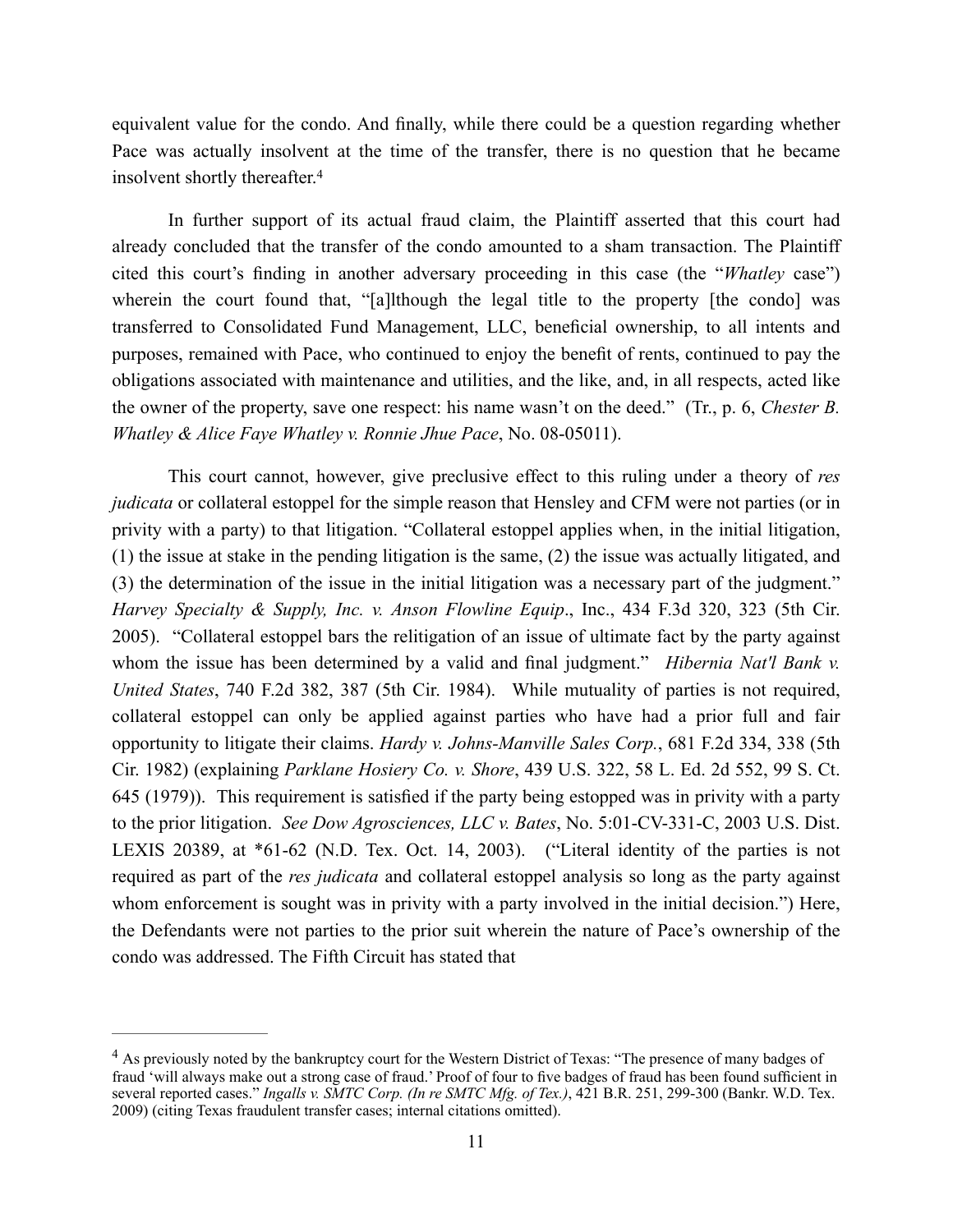[c]omplete identity of parties in the two suits is not required. A preclusion defense, subject to certain conditions, may be invoked by a non-party against a party to the prior suit, and, in limited instances, against a non-party by a party to the prior suit. *See, e.g., Parklane Hosiery v. Shore*, 439 U.S. 322, 99 S. Ct. 645, 58 L. Ed. 2d 552 (1979) … The imposition of a preclusive bar against a non-party to the original adjudication is limited for obvious reasons: a non-party has had no day in court. Nonetheless, there is a set of exceptions which permit use of a preclusive bar against a non-party.

*Terrell v. De Conna*, 877 F.2d 1267, 1270 (5th Cir. 1989). The court went on to list the three exceptions to the mutuality requirement:

The general federal rule regarding the use of issue or claim preclusion against a non-party states that, [f]irst, a nonparty who has succeeded to a party's interest in property is bound by any prior judgments against that party. . . . Second, a nonparty who controlled the original suit will be bound by the resulting judgment. . . . Third, federal courts will bind a nonparty whose interests were represented adequately by a party in the original suit.

*Id*.

Here, none of these exceptions apply. First, while CFM may have succeeded to Pace's interest in the condo, the transfer occurred *prior to* the judgment in the *Whatley* case. The transfer occurred on March 10, 2006 and the *Whatley* case did not even begin until January, 2008. Second, it was never shown or even suggested that the Defendants controlled the litigation in the *Whatley* case. Third, "[u]nder the rubric of adequate representation, federal courts have consistently held that a non-party is bound if he authorized a party in the prior suit to represent his interests, or if he was represented as a member of a class or association in the original litigation." *Meza v. General Battery Corp.*, 908 F.2d 1262, 1266-67 (5th Cir. 1990). The Fifth Circuit has also found adequate representation between a party and a non-party "where a party to the original suit is 'so closely aligned to the non-party's interests as to be his virtual representative.'" *Id*. (quoting *Aerojet-General Corp. v. Askew*, 511 F.2d 710, 719 (5th Cir.)). In *Gummow v. Splined Tools Corp.*, the court stated that "[i]n order to establish virtual representation for purposes of *res judicata* or collateral estoppel, there must be an express or implied relationship in which the parties to the first suit are accountable to non-parties involved in a subsequent action raising identical issues." No. 3-03-CV-1428-L, 2005 U.S. Dist. LEXIS 10947, at \*11 (N.D. Tex. 2005); *see also Marine Office of America Corp. v. Vulcan MV*, 921 F. Supp. 368, 373 (E.D. La. 1996) (application of *res judicata* or collateral estoppel using the theory or virtual representation "requires more than just a 'parallel interest' to show virtual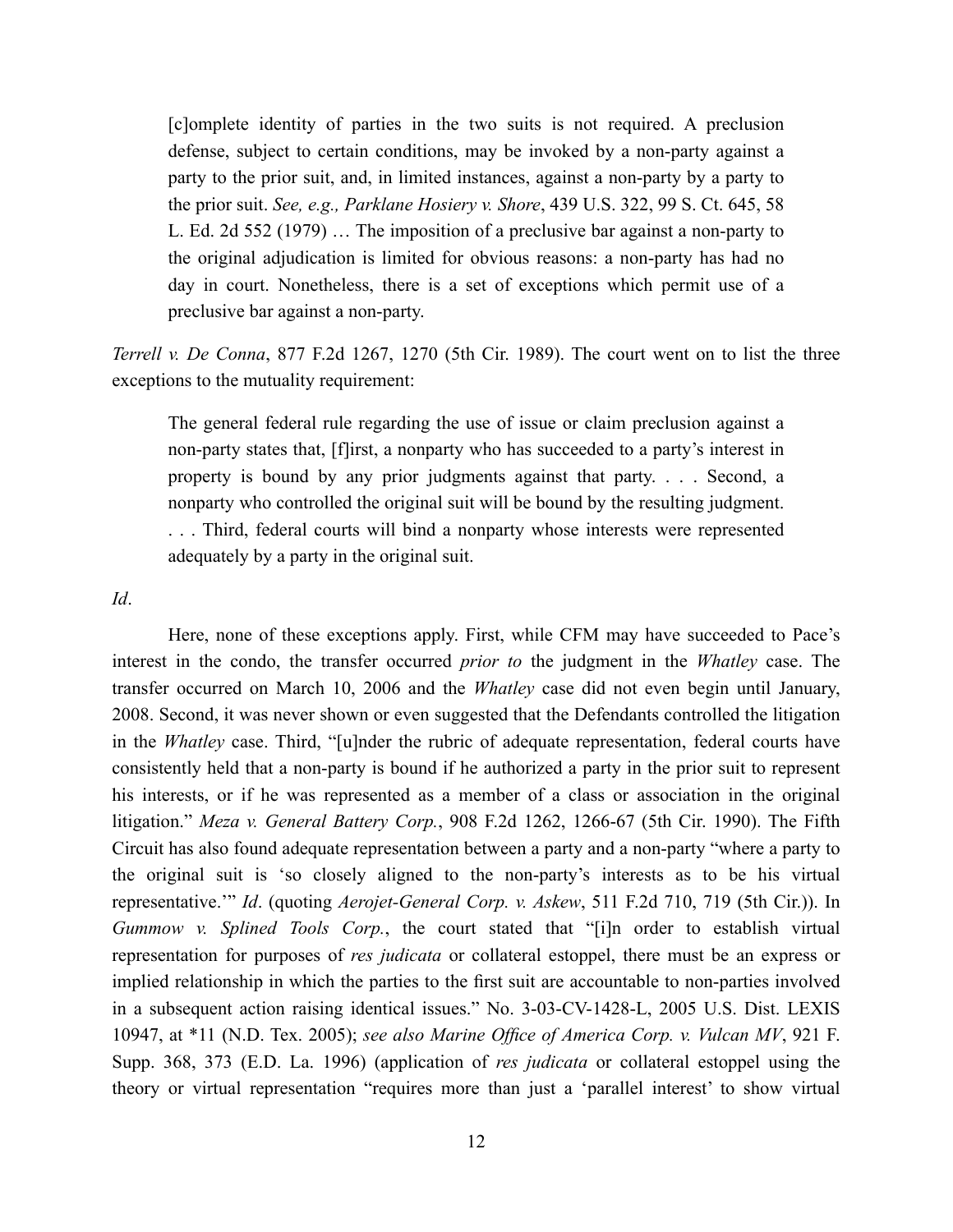representation"); *Meza*, 908 F.2d at 1264 (finding no virtual representation where party in prior action had no contractual duty or statutory obligation to represent nonparty). None of the above examples of "adequate representation" are present here. Accordingly, the court did not give any preclusive effect to its findings in the *Whatley* case regarding Pace's ownership of the condo.

Nonetheless, for the reasons noted above, the court concludes that the transfer did constitute an actual fraudulent transfer under section  $24.005(a)(1)$  of the TUFTA. The evidence at trial confirmed the observation made in the *Whatley* adversary. Pace arranged for Chaparral to transfer the condo at a time when Pace and his companies were in serious financial straits, and were involved in litigation in which serious damages were being sought. A sufficient number of the badges of fraud are presented by the evidence -- Pace retaining actual control of the condo, Pace continuing to receive the economic benefits from the condo, Pace transferring the condo at a time when he was involved in litigation, Pace using the alleged "proceeds" not for Chaparral or even for Pace but for third party companies in a fashion that tended to disguise his actual intentions, Chaparral had significant indebtedness (and so did Pace), and there was no adequate showing that any consideration was actually given for the condo transfer. If Hensley is considered an insider (and the nature of their relationship strongly supports that conclusion), then yet another badge is present. These factual findings support the conclusion that Pace and Chaparral acted with actual intent to hinder, delay or defraud creditors under section 24.005(a) (1).

The Plaintiff also argued that the transfer of the condo constituted a constructively fraudulent transfer under section 24.006(a) of the TUFTA. Section 24.006(a) states:

(a) A transfer made or obligation incurred by a debtor is fraudulent as to a creditor whose claim arose before the transfer was made or the obligation was incurred if the debtor made the transfer or incurred the obligation without receiving a reasonably equivalent value in exchange for the transfer or obligation and the debtor was insolvent at that time or the debtor became insolvent as a result of the transfer or obligation.

Tex. Bus. & Com. Code, § 24.006(a). To maintain an action under section 24.006 of the TUFTA, as opposed to section 24.005(a), "a creditor's claim must have arisen before the transfer in question was made." *Williams*, 2002 Tex. App. LEXIS 2735, at \*7. As already noted, that condition has been satisfied in this case.

While the parties did not seriously dispute that \$122,500 may have been a reasonable price to pay for the condo at the time of the transfer, the question here is whether Pace/Chaparral actually *received* that "reasonably equivalent value" by virtue of the numerous transfers to other Pace-related entities. As articulated by the district court for the Southern District of Texas,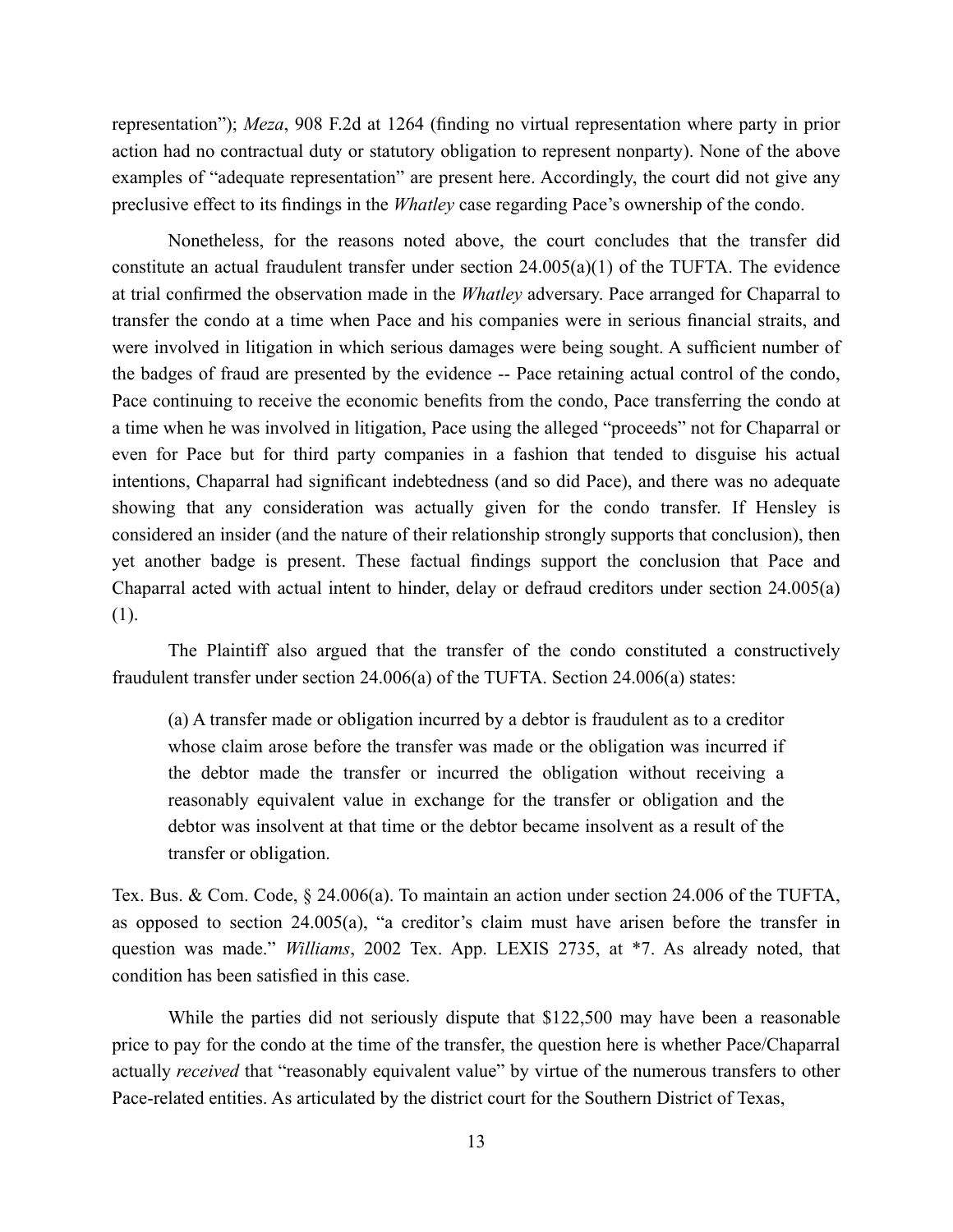'Reasonably equivalent value' includes without limitation, a transfer or obligation that is within the range of values for which the transferor would have sold the assets at an arm's length transaction.' … Value is determined as of the date of the transfer in question. In determining value, a court should examine all aspects of a transaction and both direct and indirect burdens to the debtor. The determination is made from the creditor's point of view; the issue is whether from the creditor's standpoint, the estate lost value. Courts examine all the circumstances surrounding a transaction, looking to whether there is a reasonable and fair proportion between what the debtor surrendered and what the debtor received in return … 'the proper focus is on the net effect of the transfers on the debtor's estate, the funds available to the unsecured creditors.'

*Smith v. Am. Founders Fin. Corp.*, 2006 U.S. Dist. LEXIS 74865, at \*25-26 (S.D. Tex. Sept. 29, 2006) (internal citations omitted). The Plaintiff bore the burden of proving the elements of section 24.006 (i.e. that the transfer was not for "reasonably equivalent value" and that debtor was already insolvent or became insolvent as a result of the transfer). *See Tow v. Pajooh (In re CRCGP LLC)*, 2008 Bankr. LEXIS 4236, at \*27 (Bankr. S.D. Tex. Aug. 28, 2008) (under section 24.006 "[i]t is [the trustee's] burden to show that [debtor] was insolvent at the time of the transfers or was made insolvent as a result of the transfers"); *Ingalls*, 421 B.R. at 300 ("To prevail specifically on his  $\S$  24.005(a)(2) and  $\S$  24.006(a) TUFTA claims, the Trustee must demonstrate that the Debtor did not receive "reasonably equivalent value" in exchange for the transferred assets").

The court has already found that the evidence failed to connect the transfer of the condo with the various loans and advances made to Pace and his various businesses. On that basis alone, the court is justified in concluding that no reasonably equivalent value was given to either Chaparral or to Pace for the transfer of the condo, satisfying that element of section 24.006(a). Yet even if those transfers were somehow to be linked to the transfer of the condo, the court would still conclude that no reasonably equivalent value was received by the transferor. Instead the majority of loans and advances went to entities other than the transferor.

The Fifth Circuit case *SEC v. Resource Development International, LLC*, 487 F.3d 295 (5th Cir. 2007), is instructive on the issue of determining reasonably equivalent value when the consideration for an alleged fraudulent transfer goes to an entity other than the transferor. In that case, after the target of an SEC investigation had his assets frozen, he entered into an agreement with a close friend and long-time associate whereby the friend arranged for the friend's company to transfer funds to the target's attorneys (to cover legal fees) in exchange for immediate reimbursement. *Id*. at 298. Immediately after the friend paid the target's attorneys, the friend's company received a wire transfer from a company that later turned out to be part of the target's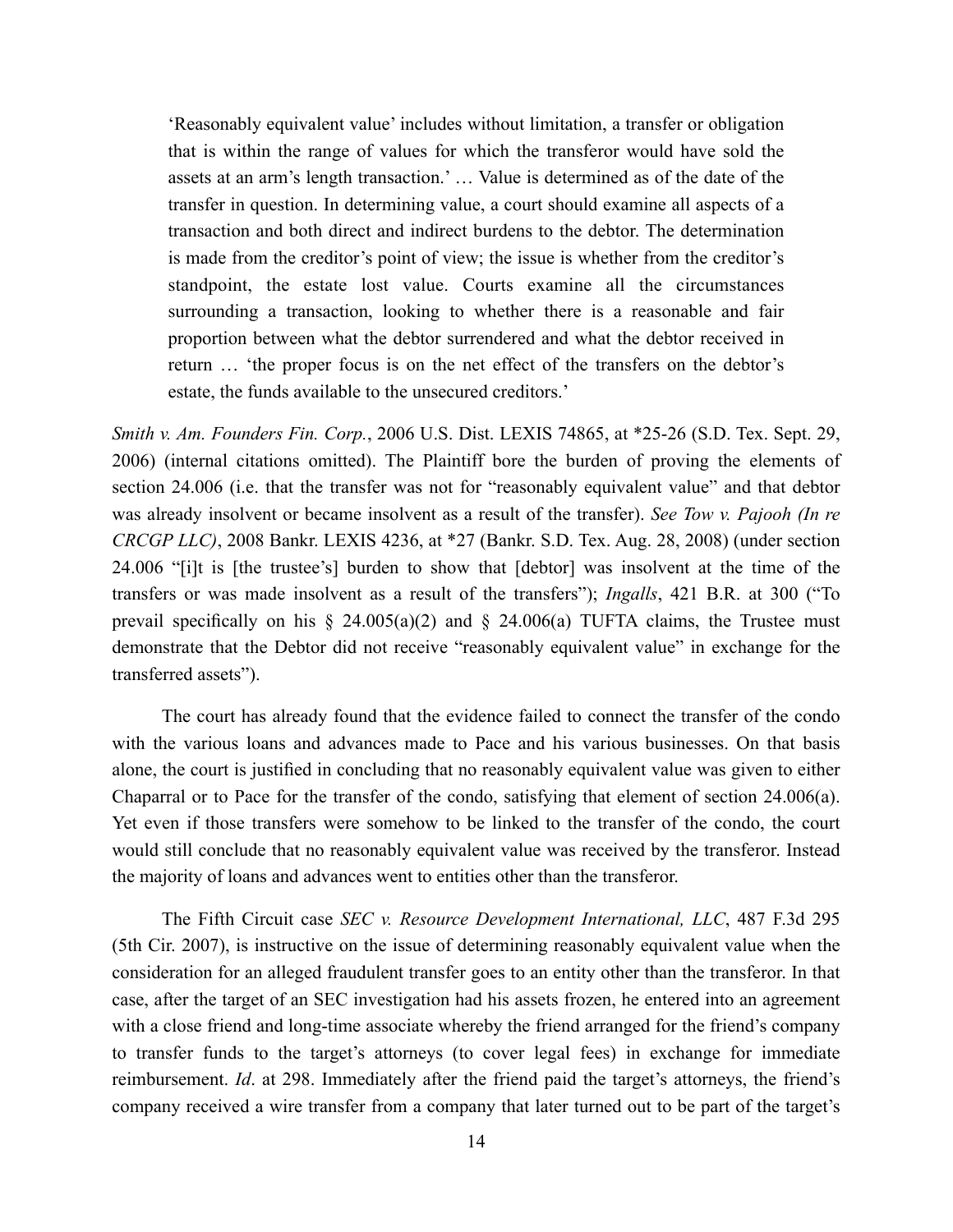Ponzi scheme operation. *Id*. at 298-99. A receiver was eventually appointed for the company that made the wire transfer to the friend, and the receiver filed a fraudulent transfer suit against the friend and the friend's company, alleging joint and several liability. *Id*. at 299. In examining "reasonably equivalent value" under section 24.006 of the TUFTA, the court noted that "[t]he primary consideration in analyzing the exchange of value for any transfer is the degree to which the transferor's net worth is preserved." *Id*. at 301 (internal quotations and citation omitted). The defendants argued that the transferor company "had received value in exchange for its \$60,000 transfer to [the friend's company] because the Defendants made a payment of the same amount to [the target's] lawyers for legal fees." *Id*. The court stated,

'[c]onsideration having no utility from a creditor's viewpoint does not satisfy the statutory definition.' Here, [the transferor company's] net worth was diminished by the \$60,000 payment to [the friend's company] and its defrauded creditors received no benefit from funding the legal defense of one of the major organizers of this fraudulent scheme.

*Id.* (internal citations omitted). The court concluded that the transferor company had not received "reasonably equivalent value" for the wire transfer to the friend's company, ultimately affirming the lower court's finding that the transfer had been both actually and constructively fraudulent under the TUFTA. *Id*.

In short, "[a] payment made solely for the benefit of a third party, such as a payment to satisfy a third party's debt, does not furnish reasonably-equivalent value to the debtor." *In re Whaley*, 229 B.R. 767, 775 (Bankr. D. Minn. 1999) (citing *In re Bargfrede*, 117 F.3d 1078, 1080 (8th Cir. 1997)); *see also Smith v. Am. Founders Fin., Corp.*, 365 B.R. 647, 666 (S.D. Tex. 2007) ("Generally, a transferor receives less than reasonably equivalent value when it transfers property in exchange for consideration that passes to a third party."); *In re Art Unlimited,* 356 B.R. 700, 2006 WL 3512133 (Bankr. E.D. Wis. 2006) (holding that debtor did not receive reasonably equivalent value in exchange for the sale of its assets where the proceeds went to pay the debts of its principal rather than the debtor's trade creditors); *In re Newtowne,* 157 B.R. 374, 379 (Bankr. S.D. Ohio 1993) (debtor's payment of affiliated company's debt, significantly diminishing debtor's net worth, could be avoided as a fraudulent transfer). Courts have recognized that reasonably equivalent value may be found in transfers involving third parties if the debtor received some indirect benefit from the transfer. *Smith*, 365 B.R. at 666-67. But such benefits must be "fairly concrete." *Id*. In *Smith* the court stated that "[w]hen the consideration for a transfer passes to the parent corporation of a debtor-subsidiary that is making the transfer, as in this case, the benefit to the debtor may be presumed to be nominal, absent proof of specific benefit to the debtor itself." *Id*. at 667. The court went on to state,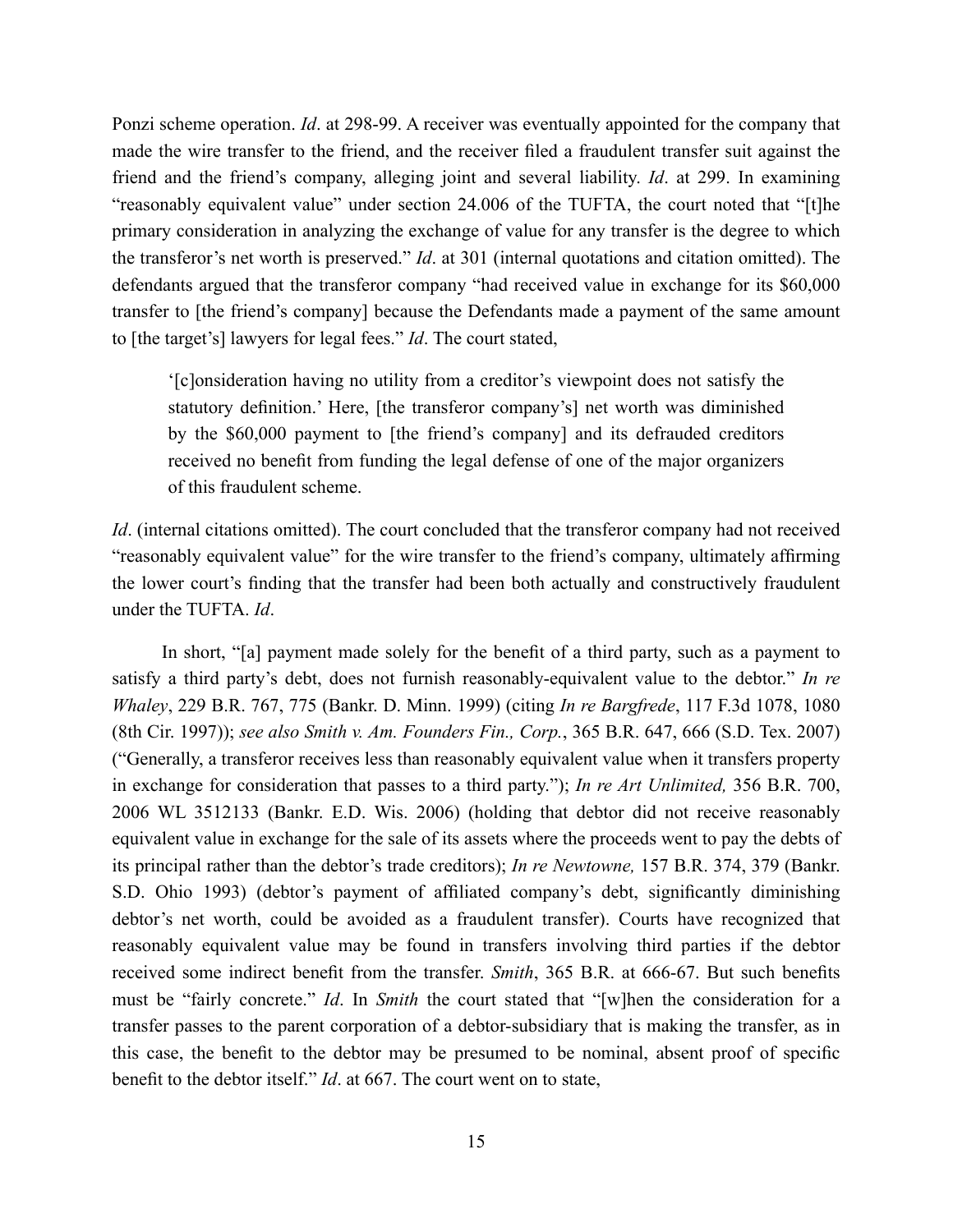The touchstone is whether the transaction conferred realizable commercial value on the debtor reasonably equivalent to the commercial value of the assets transferred. Thus, when the debtor is a going concern and its realizable going concern value after the transaction is equal to or exceeds its going concern value before the transaction, reasonably equivalent value has been received.

*Id*. Finally, the court listed the three common scenarios where a debtor might be found to have received "reasonably equivalent value" by discharging the debts of a third party:

The first is when the debtor's payment of a third party's debt results in a discharge of the debtor's own debt to the third party. But if no corresponding obligation of the transferor is discharged, courts have not hesitated to avoid transfers made to satisfy a third party's debt. The second scenario is when the debtor and the third party are so 'related or situated that they share an identity of interests because what benefits one will . . . benefit the other to some degree.' Finally, when a debtor 'enjoys the benefits of the goods or services it bought for its principal, the transfer of money for those goods or services may not be avoided.'

*Id*. Here, only the second scenario could possibly apply. Hensley forcefully argued that the payments made to DFIC and Durrins were made *on behalf of* Pace, but the evidence presented at the trial clearly showed that Pace was not the 100% owner of any of the DFIC entities. Accordingly, the transfers to those entities necessarily did not provide "reasonably equivalent value" to Pace or Chaparral. Even giving Hensley the benefit of the doubt regarding the October 7, 2005, check for \$15,000 made out to Chaparral (that both Hensley and Pace testified ultimately went to DFIC), the other \$15,000 transfer (on February 15, 2006) that went directly to DFIC cannot be said to have had any utility from the viewpoint of Pace's creditors. *See Resource Dev. Int'l*, 487 F.3d at 299. None of the evidence presented at the trial showed that Pace or Chaparral in any way benefitted from passing on the funds received from Hensley to DFIC. *See Smith*, 365 B.R. at 667. To the contrary, the evidence showed that Pace abandoned DFIC only weeks after the transfer of the condo because the company had no work.

Pace did own 100% of Durrins, Ltd. at the time of the transfer. But these transfers cannot be said to have benefitted either Pace or Chaparral because Durrins, at the time of the transfer of the condo in March, 2006, appears to have been insolvent. Durrins was unable to pay its operating expenses at the time of the transfer and had been relying on money borrowed from Hensley since the Fall of 2005. Transfers to a debtor's wholly-owned but insolvent company do not furnish "reasonably equivalent value." *See In re First City Bancorporation*, 1995 Bankr. LEXIS 1683, at \*35 n. 9 (Bankr. N.D. Tex. May 11, 1995) ("While a transfer to a wholly-owned solvent subsidiary is often for reasonably equivalent value, because the value of the parent's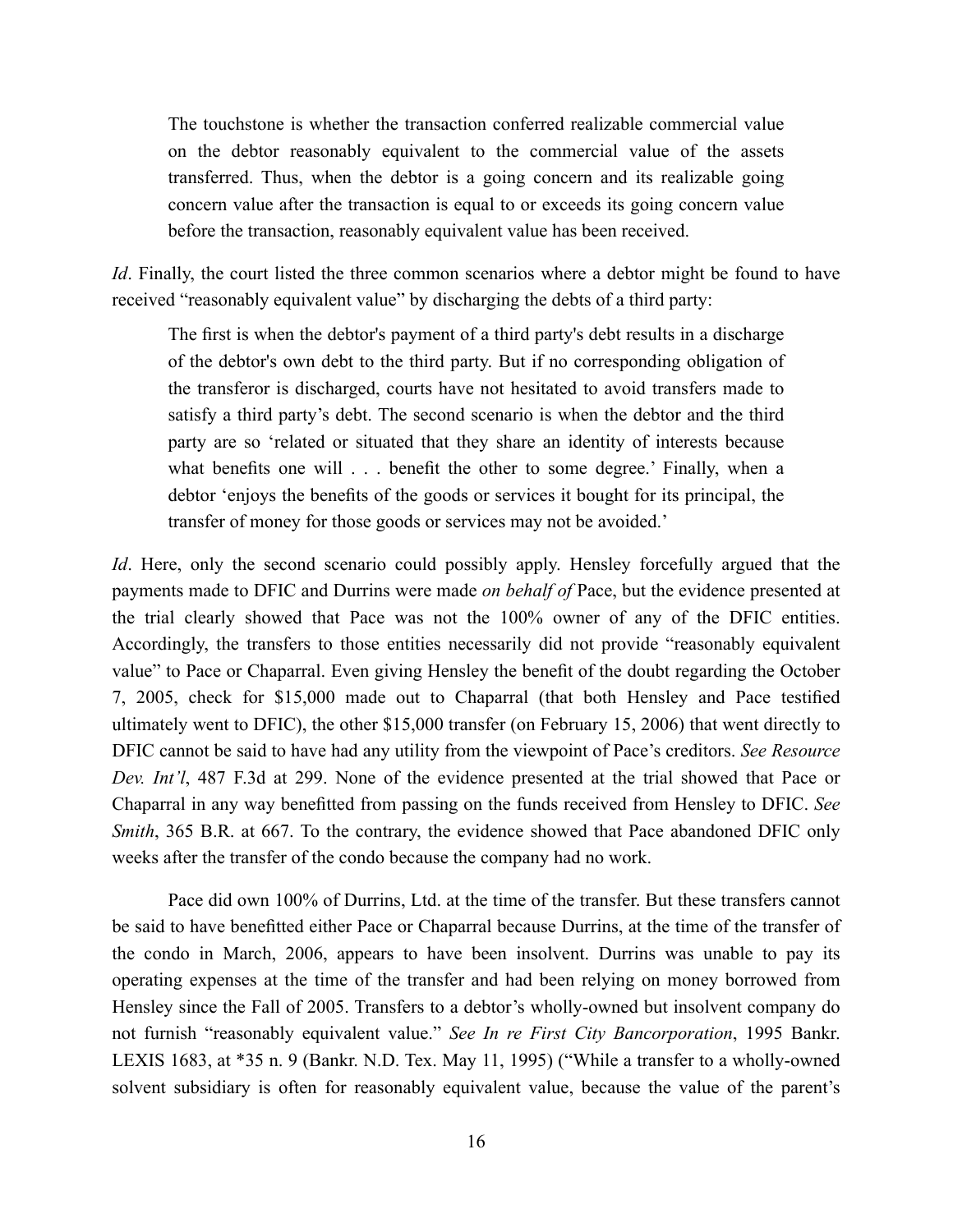stock interest in the subsidiary may be correspondingly increased, that is not the case when the subsidiary is hopelessly insolvent, because the value of those shares is zero both before and after the transfer."). In sum, the transfer of the condo in exchange for funds used to pay the obligations of Durrins and DFIC did not preserve Pace's net worth or provide any benefit to the debtor and thus was not for "reasonably equivalent value."

The second prong of a constructive fraudulent transfer claim requires that the Plaintiff establish the debtor's insolvency at the time of the transfer. *Tow v. Pajooh (In re CRCGP LLC)*, 2008 Bankr. LEXIS 4236, at \*27 (Bankr. S.D. Tex. Aug. 28, 2008). Section 101(32) of the Bankruptcy Code defines the term "insolvent" as:

(A) with reference to an entity other than a partnership and a municipality, financial condition such that the sum of such entity's debts is greater than all of such entity's property, at a fair valuation, exclusive of--

- (i) property transferred, concealed, or removed with intent to hinder, delay, or defraud such entity's creditors; and
- (ii) property that may be exempted from property of the estate under section 522 …

11 U.S.C. § 101(32). The TUFTA defines "insolvency" as follows:

(a) A debtor is insolvent if the sum of the debtor's debts is greater than all of the debtor's assets at a fair valuation.

(b) A debtor who is generally not paying the debtor's debts as they become due is presumed to be insolvent.

\*\*\*

(d) Assets under this section do not include property that has been transferred, concealed, or removed with intent to hinder, delay, or defraud creditors or that has been transferred in a manner making the transfer voidable under this chapter.

(e) Debts under this section do not include an obligation to the extent it is secured by a valid lien on property of the debtor not included as an asset.

Tex. Bus. & Com. Code § 24.003. Thus, "[u]nder both Texas law and the Bankruptcy Code, a debtor is insolvent if the sum of its liabilities is greater than the sum of its assets at a fair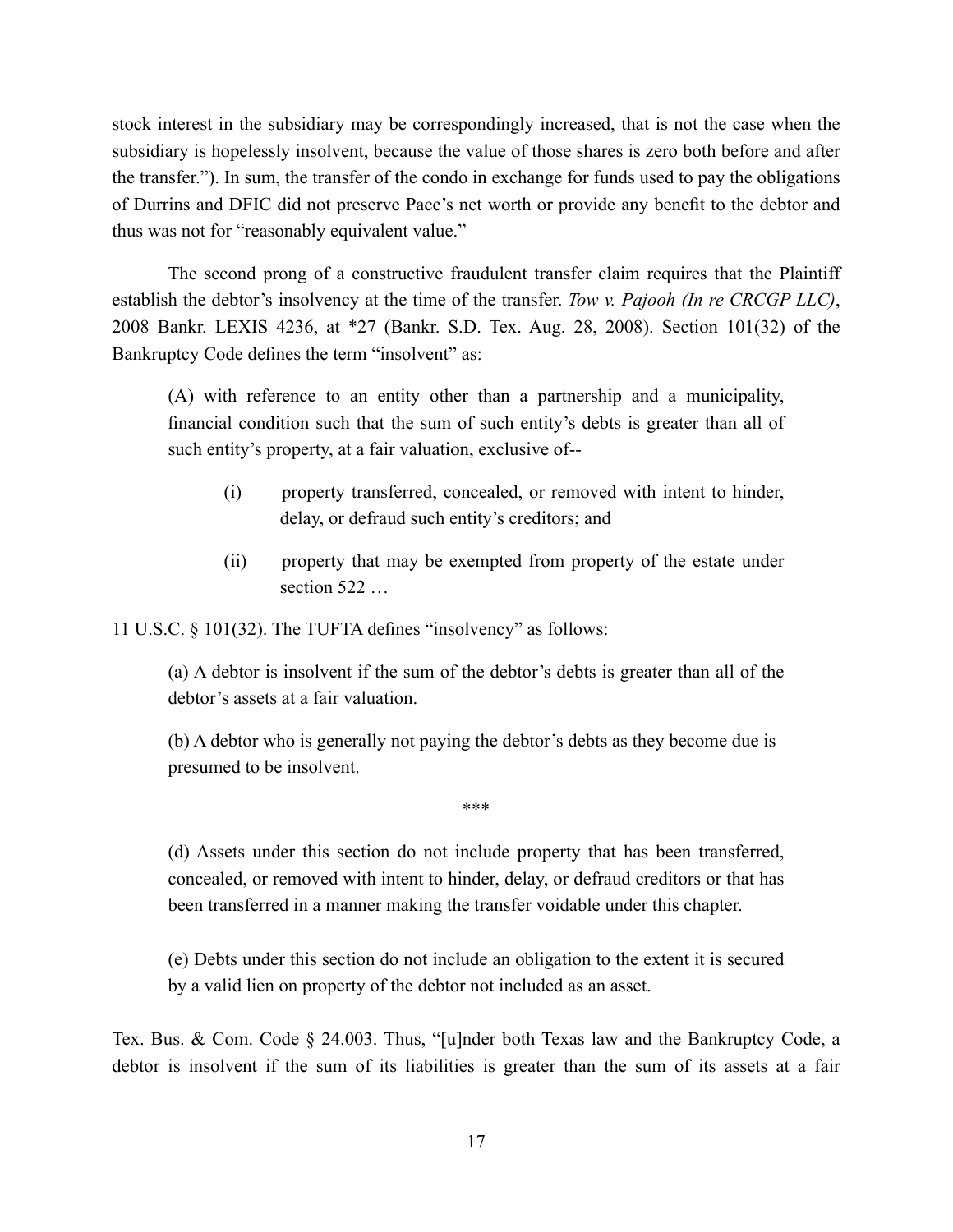valuation." *Indiana Bell Telephone Co., Inc. v. Lovelady (In re Lovelady)*, 2007 WL 4754174 (W.D. Tex. Mar. 19, 2007).

Here, the Plaintiff established by a preponderance of the evidence that Pace was insolvent at the time of the transfer of the condo. Under the TUFTA, a debtor will be presumed insolvent if he is not paying his debts as they become due. *See* Tex. Bus. & Com. Code § 24.003(b). The evidence showed that Pace was unable to pay his business debts as they came due, necessitating borrowing tens of thousands of dollars from Hensley beginning as early as October, 2005. Hensley did not present any evidence to rebut this presumption of insolvency. Furthermore, some courts have found that a debtor's insolvency at a particular time may be established through the process of retrojection, by "'showing that the debtor was insolvent a reasonable time … after the transfer and that the debtor's financial condition did not materially change during the intervening period.'" *Weaver v. Kellog*, 216 B.R. 563, 576 (S.D. Tex. 1997) (citation omitted). *See also In re Sullivan*, 161 B.R. 776, 784 (Bankr. N.D. Tex. 1993) (accepting evidence six months before and six months after the transaction in question in order to show insolvency at the time of the transaction). While Pace gave conflicting testimony regarding changes in his financial condition between the time of the transfer and the filing of his bankruptcy schedules (showing his insolvency), the fact remains that, at the time of the transfer, Pace was unable to pay his debts as they came due. Furthermore, the evidence was strong that both Pace and Chaparral were balance sheet insolvent at the time of the transfer (or were rendered insolvent by the transfer).

The elements for constructive fraud under section 24.006(a) are thus met.

Finally, constructive fraud can also be shown here under section  $24.005(a)(2)$  of the TUFTA.<sup>5</sup> Section 24.005(a)(2) states:

(a) A transfer made or obligation incurred by a debtor is fraudulent as to a creditor, whether the creditor's claim arose before or within a reasonable time after the transfer was made …, if the debtor made the transfer…:

(2) without receiving a reasonably equivalent value in exchange for the transfer …, and the debtor:

(A) was engaged or was about to engage in a business or a transaction for which the remaining assets of the debtor were unreasonably small in relation to the business or transaction; or

<sup>5</sup> Although the Plaintiff did not specifically plead or address this section of the TUFTA in its papers or at the hearing, the court will nonetheless address this section as it is applicable to the facts of this case.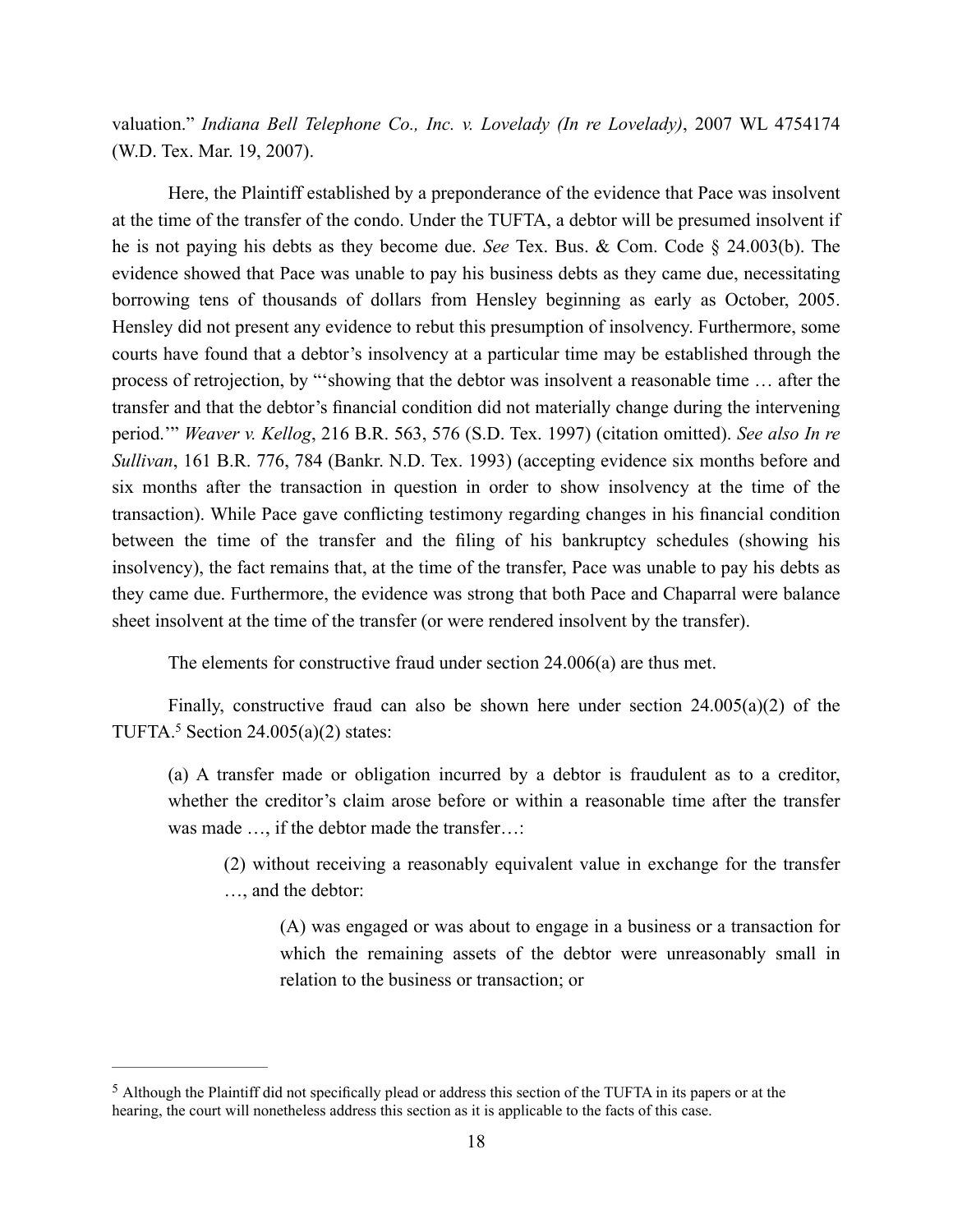(B) intended to incur, or believed or reasonably should have believed that the debtor would incur, debts beyond the debtor's ability to pay as they became due.

The court has already determined, as discussed above, that Pace did not receive reasonably equivalent value for the transfer of the condo. Thus, the remaining question under section  $24.005(a)(2)$  is whether Pace "was engaged or was about to engage in a business or a transaction for which the remaining assets of [Pace] were unreasonably small in relation to the business or transaction," or whether Pace "intended to incur, or believed or reasonably should have believed that [he] would incur, debts beyond [his] ability to pay as they became due."

The evidence presented at the trial satisfies the second prong of section  $24.005(a)(2)$ . The court finds that, at the time of the transfer, Pace believed, or at least reasonably should have believed, that he would incur debts beyond his ability to pay as they came due. First, Pace had been pouring money into his struggling businesses since at least October, 2005. While Pace testified that he did this to prevent the businesses from failing, at the time of the transfer in March, 2006, it was abundantly clear that at least DFICalrea was failing. Second, the court has already found that Hensley failed to rebut the presumption of Pace's insolvency at the time of the transfer under section 24.003(b) of the TUFTA. In light of Pace's evidenced intention to continue sinking money into his failing businesses, and Pace's presumed insolvency at the time of the transfer, the court concludes that, at the time of the transfer of the condo, Pace believed, or reasonably *should have believed*, that he would not be able to pay his debts as they became due. *See West*, 2008 Bankr. LEXIS 4060, at \*87 (finding that "[b]ecause the Trustee has shown that [the debtor] was insolvent at the time of the transfers … [the debtor] should have reasonably believed that it could not pay its debts as they became due."); *see also SEC v. Res. Dev. Int'l LLC*, 487 F.3d at 301 (concluding, based on findings that the debtor had not received reasonably equivalent value and was insolvent at the time of the transfer, that the transfer "qualifie[d] as fraudulent under §  $24.005(a)(2)$ ").

#### 2. Good Faith Defense under Section 24.009(a) of the TUFTA

Having concluded that the transfer of the condo constitutes a voidable fraudulent transfer under section  $24.005(a)(1)$  of the TUFTA, the court must address the good faith defense that is available to a transferee under section 24.009. <sup>6</sup> The Defendants bore the burden of establishing

<sup>6</sup> Because the court has found that the transfer at issue is voidable under section 544, the good faith defense that is available under section 548(c) of the Bankruptcy Code, by its own terms, does not apply. But the good faith defense of section 24.009(a) of the TUFTA is essentially identical to section 548(c) with the exception that section 24.009(a) does not protect constructive fraudulent transfers. *See United States v. Evans*, 513 F. Supp. 2d 825, 836 (W.D. Tex. 2007) ("By its terms, the section 24.009(a) defense only applies to section 24.005(a)(1) TUFTA claims, not section 24.006(a) claims.").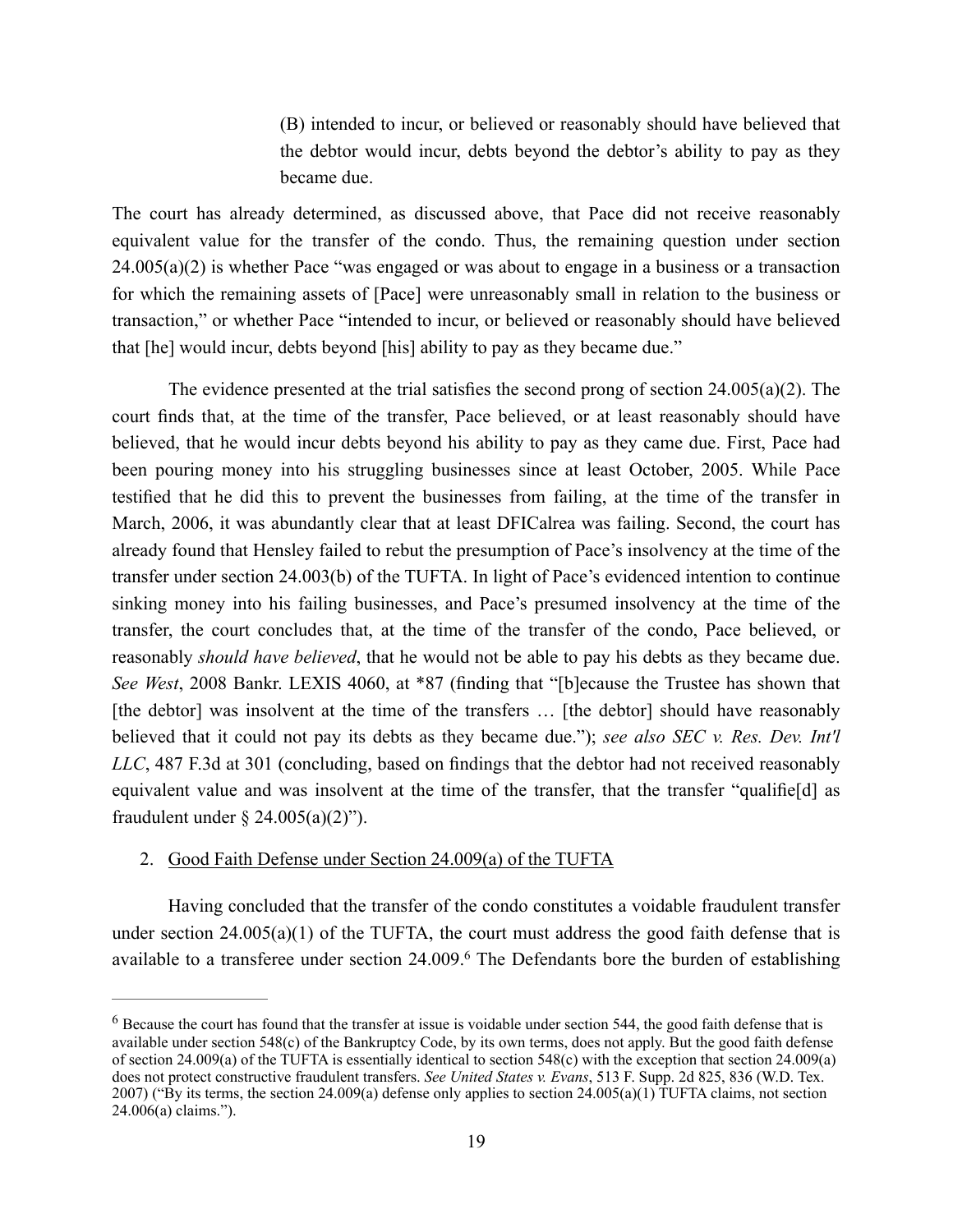this defense. *Smith v. Suarez (In re IFS Financial Corp.)*, 417 B.R. 419, 441 (Bankr. S.D. Tex. 2009); *see also SEC v. Cook*, 2001 U.S. Dist. LEXIS 2601, at \*10 (N.D. Tex. Mar. 8, 2001) (section 24.009(a) requires that the transferee establish both good faith and reasonably equivalent value). Section 24.009 of the TUFTA states,

(a) A transfer or obligation is not voidable under Section  $24.005(a)(1)$  of this code against a person who took in good faith and for a reasonably equivalent value or against any subsequent transferee or obligee.

Tex. Bus. & Com. Code § 24.009(a). The court has already found that Pace/Chaparral did not receive reasonably equivalent value for the transfer of the condo. "The 'good faith' prong of this defense must be analyzed under an objective, rather than a subjective, standard. The relevant inquiry is what the transferee 'objectively knew or should have known instead of examining the transferee's actual knowledge from a subjective standpoint.'" *Quilling v. Stark*, 2007 U.S. Dist. LEXIS 8695, at \*11 (S.D. Tex. Feb. 7, 2007) (citation omitted). Additionally, "[o]ne lacks the good faith that is essential to the [TUFTA] defense to avoidability if possessed of enough knowledge of the actual facts to induce a reasonable person to inquire further about the transaction." *SEC v. Cook*, 2001 U.S. Dist. LEXIS 2601, at \*11. As recently articulated by the district court for the Northern District of Texas,

A 'transferee who takes property with knowledge of such facts as would excite the suspicions of a person of ordinary prudence and put him on inquiry of the fraudulent nature of an alleged transfer does not take the property in good faith and is not a bona fide purchaser.' … Further, 'notice of fraudulent intent can be either actual or constructive.' Texas courts hold that 'actual notice results from personal information or knowledge,' whereas constructive notice results from notice that 'the law imputes to a person not having personal information or knowledge.'

*GE Capital Commer., Inc. v. Wright & Wright, Inc.*, 2011 U.S. Dist. LEXIS 3962, at \*16-17 (N.D. Tex. Jan. 13, 2011). Finally, "[t]he Fifth Circuit has implied that knowledge of the debtor's insolvency at the time the transfer was received may be sufficient to preclude a finding of 'good faith.'" *Smith*, 417 B.R. at 442 (citing *Swaggart Ministries v. Hayes (In re Hannover)*, 310 F.3d 796, 799-801 (5th Cir. 2002)). Hensley was Pace's closest friend and his long-time attorney. He prepared the deed for the transfer. He knew that, at that point in time, no actual consideration had even been settled on -- and in all likelihood had not even been contemplated. Hensley knew just about everything there was to know about Pace's financial condition and business plans during the relevant time frame. From an objective standpoint, the court concludes that Hensley knew, or at the very least should have known, of the fraudulent nature of this transfer.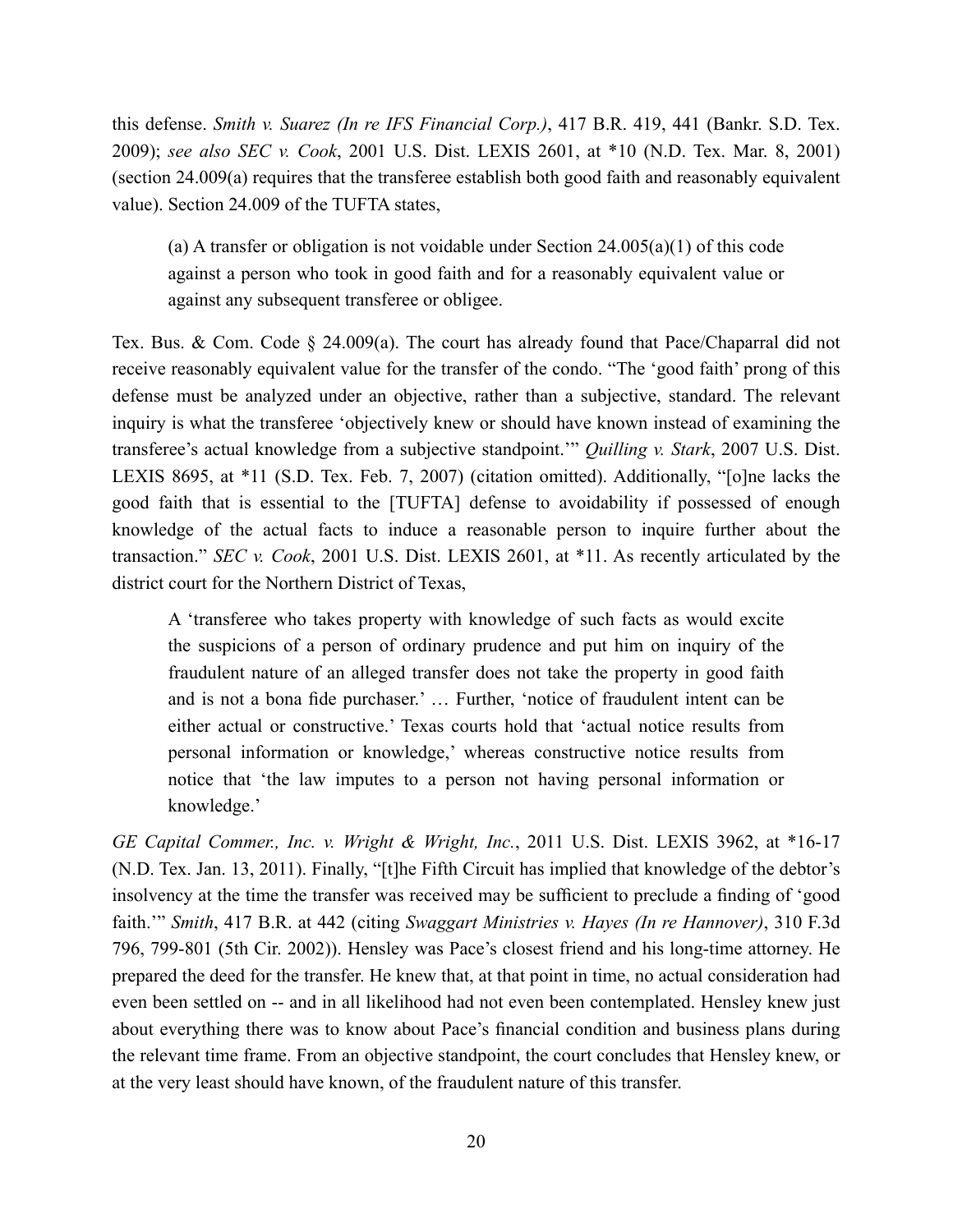### 3. Recovery of Fraudulent Transfer under Section 550 of the Bankruptcy Code

Having established that the transfer of the condo is voidable under section 544 of the Bankruptcy Code, the court must now determine whether the Plaintiff is entitled to recover the property at issue (or its value) from CFM, Hensley or both. "Section 550 [of the Bankruptcy Code] prescribes the rights and liabilities of a transferee of an avoided transfer, and authorizes the trustee to recover the property or value of the property transferred. As such, § 550 stands as a recovery statute rather than a primary avoidance basis for action, and provides an avenue of recovery for the trustee who prevails under an avoidance section of the Code." *Southmark Corp. v. Schulte, Roth & Zabel, L.L.P.*, 242 B.R. 330, 337 (N. D. Tex. 1999). Section 550 of the Bankruptcy Code provides that,

to the extent that a transfer is avoided under section 544, 545, 547, 548, 549, 553(b), or 724(a) of this title, the trustee may recover, for the benefit of the estate, the property transferred, or, if the court so orders, the value of such property, from—(1) the initial transferee of such transfer or the entity for whose benefit such transfer was made; or (2) any immediate or mediate transferee of such initial transferee.

11 U.S.C. § 550(a). The Plaintiff's power to recover property under section 550(a) is limited by section  $550(b)$ ,

which prevents recovery from immediate or mediate transferees of the initial transferee under  $\S 550(a)(2)$  who 'take[] for value ..., in good faith, and without knowledge of the voidability of the transfer avoided.' 11 U.S.C.  $\S$  550(b)(1). No such good faith defense is available to the initial transferee or the 'entity for whose benefit such transfer was made' under  $\S$  550(a)(1); the trustee may always recover from the initial transferee regardless of good faith, value, or lack of knowledge of the voidability of the transfer.

*Rupp v. Markgraf*, 95 F.3d 936 (10th Cir. 1996); *see also Cullen Ctr. Bank & Trust v. Hensley (In re Criswell)*, 1997 U.S. App. LEXIS 12784, at \*30 (5th Cir. 1997) (noting that initial transferees cannot assert protection under the good faith transferee for value clause which is reserved for subsequent transferees only under § 550(b)"). Here, CFM is clearly an initial transferee, so the Plaintiff may recover the condo (or its value) from CFM pursuant to section 550(a). The court has discretion in determining whether to award the Plaintiff the property itself or the value of the property. *In re Mega Sys., LLC*, 2007 Bankr. LEXIS 1957, at \*25 (Bankr. E.D. Tex. June 4, 2007). "The factors which the Court should consider in determining whether to order turnover of the property rather than payment of the value include whether the value of the property (1) is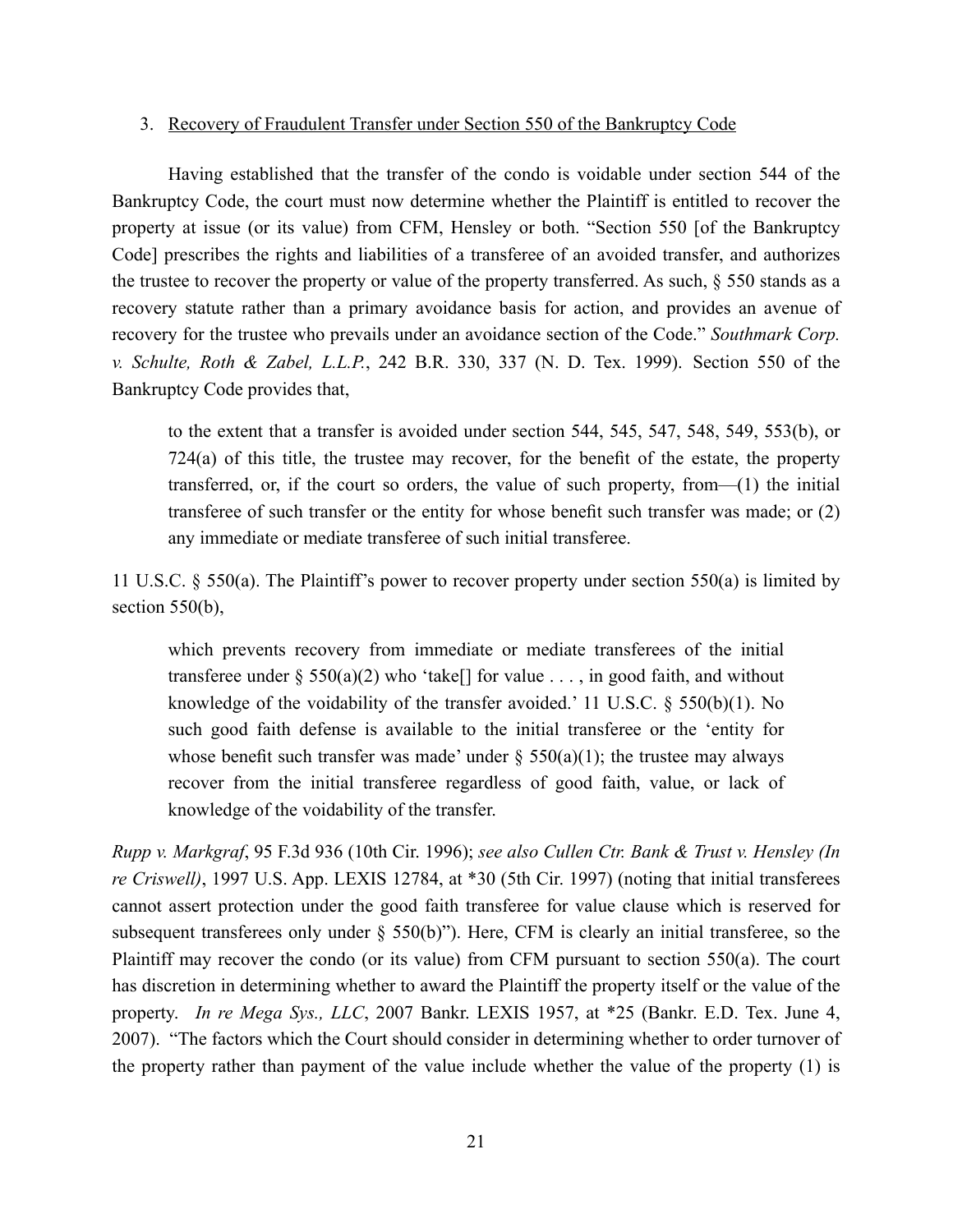contested; (2) is not readily determinable; or (3) is not diminished by conversion or depreciation." *Id*.

A larger question arises over whether to hold Hensley jointly and severally liable with CFM as either an "initial transferee" (under an alter-ego theory of liability) or as "the entity for whose benefit such transfer was made" under section 550. In *Schechter v. 5841 Bldg. Corp. (In re Hansen)*, the bankruptcy court for the Northern District of Illinois addressed the question of whether the president and majority shareholder of a corporation could be considered an "initial transferee" of transfers made to the corporation by virtue of his control over the corporation. 341 B.R. 638, 641 (Bankr. N.D. Ill. 2006). The court first found that the corporation to whom the debtor had actually made the payments at issue was the "initial transferee" because it "was the first to receive the payments and had dominion over them – the right to use the funds as it pleased." *Id*. The court then discussed whether the president/shareholder could also be considered an initial transferee by virtue of ownership and management of the company:

One could [argue that the president/shareholder was the initial transferee based on his ownership and management], but the argument would go nowhere. To go somewhere, [the plaintiff] would have to adduce evidence that [the corporation] was actually [the president's] alter ego, making [the president] the 'initial transferee' of the payments. Several courts, including this one, have acknowledged or assumed the viability of such a theory. *See, e.g., Peterson v. Hofmann (In re Delta Phones, Inc.),* 2005 Bankr. LEXIS 2550, Nos. 04 B 823, 05 A 1205, 2005 WL 3542667, at \*7 (Bankr. N.D. Ill. Dec. 23, 2005) (permitting trustee to amend complaint to allege alter ego claim against members of limited liability company); *Cuthill v. Kime (In re Evergreen Sec., Ltd.),* 319 B.R. 245, 255-56 (Bankr. M.D. Fla. 2003) (assuming viability of theory but finding a failure of proof); *Carolyn's Kitchen v. Cybergenics Corp. (In re Carolyn's Kitchen),* 209 B.R. 204, 209 (Bankr. N.D. Tex. 1997) (same).No evidence in the record suggests that [the corporation] was [the president's] alter ego, and [the plaintiff] points to none. [The plaintiff] notes that [the president] was president and majority shareholder of [the corporation], but that is not remotely enough. A corporation is an entity distinct from its shareholders, directors, and officers. *In re Rehabilitation of Centaur Ins. Co.,* 158 Ill. 2d 166, 172, 632 N.E.2d 1015, 1017, 198 Ill. Dec. 404 (1994). To ignore a corporation's existence -- a drastic step -- there must be both (1) such a unity of interest and ownership that the separate personalities of person and corporation no longer exist, and (2) circumstances under which adherence to the fiction of corporate separateness would promote injustice or inequity. *International Fin. Servs. Corp. v. Chromas Techs. Canada, Inc.,* 356 F.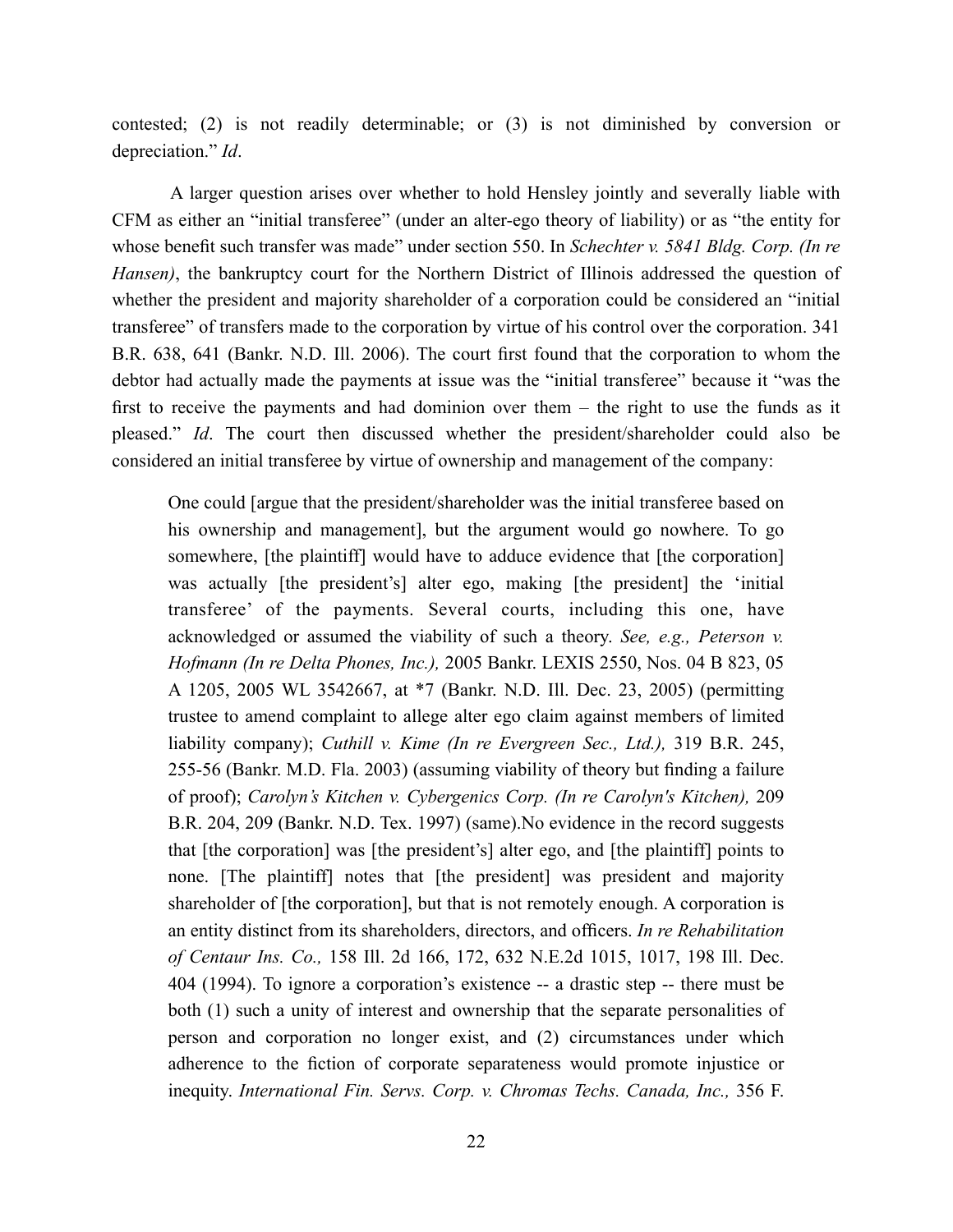3d 731, 736 (7th Cir. 2004). No evidence here raises an inference of either one. As far as the record is concerned, [the corporation] and [the president] were separate entities.

*Id*. at 643-44. *See also In re Klein*, 1991 Bankr. LEXIS 1672, at \*108-109 (Bankr. N.D. Ill. June 20, 1991) (concluding that certain transfers made to an entity that was controlled by the defendants, such that the defendants and the entity were essentially one and the same, could be recovered from the defendants as "initial transferees" under section 550).

In Texas, the corporate veil may be pierced to hold an individual shareholder liable in three broad situations: where "(1) the corporation is the alter ego of its owners and/or shareholders; (2) the corporation is used for illegal purposes; and (3) the corporation is used as a sham to perpetrate a fraud." *Rimade Ltd. v. Hubbard Enters.*, 388 F.3d 138, 143 (5th Cir. 2004). 7 Here, the facts presented at the hearing showed that Hensley solely controlled the operation and management of CFM. Hensley also commingled CFM funds in his general cash management account. This evidence is probably insufficient to pierce the corporate veil under an alter-ego theory of liability. In examining whether a corporation is merely the alter-ego of its shareholder, courts

look[] to the total dealings between the corporation and the individual, including the degree to which corporate formalities have been maintained, whether corporate and individual assets have been kept separately, the financial interests, ownership, and control the individual maintains over the corporation, and whether the corporation has been used for personal purposes.

*In re JNS Aviation*, 376 B.R. at 528. The parties simply did not present enough evidence regarding how Hensley used and managed CFM for the court to make an alter-ego determination here. Nonetheless, the Plaintiff did establish that Hensley used CFM to perpetrate a fraud. The court in *JNS Aviation*, discussing Fifth Circuit precedent, addressed this third prong of corporate veil piercing as being essentially equitable in nature:

'for the first time, the focus of veil-piercing analysis is on some inequitable result for the *claimant*, because of abuses of the corporate form.' [] 'This category allows a corporate disregard in a much broader range of cases than those strictly speaking of fraud…' Neither intentional fraud nor intent to defraud need be shown to satisfy this strand. The sham strand is the catchall and broadest form of piercing. Looking to *Castleberry*, the Fifth Circuit stated as follows:

<sup>7</sup> Texas corporate veil piercing law is equally applicable in the context of limited liability companies. *Nick Corp. v. JNS Aviation, Inc. (In re JNS Aviation, Inc.)*, 376 B.R. 500, 526 (Bankr. N.D. Tex. 2007).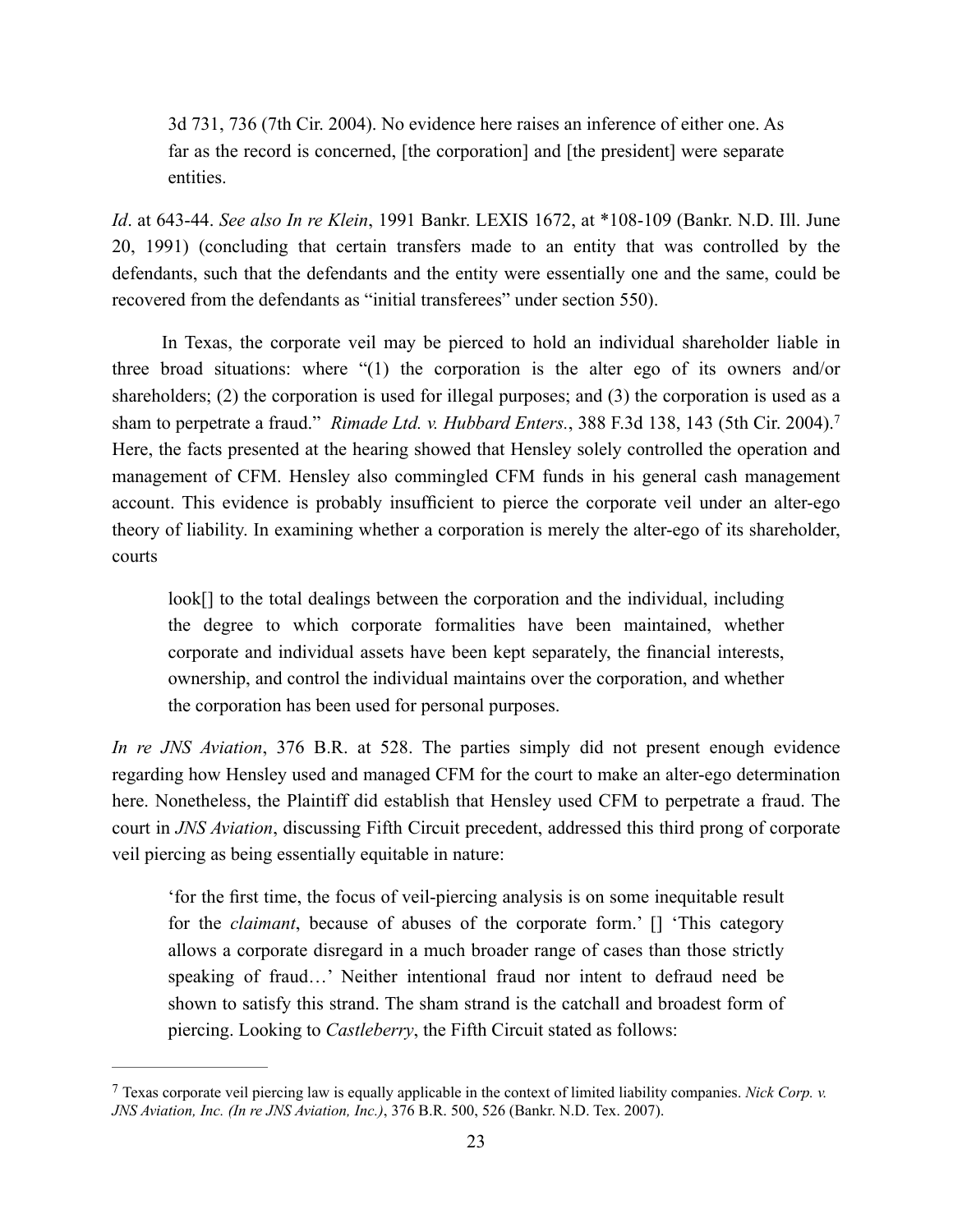The [*Castleberry*] court emphasized that this standard for corporate disregard is whether honoring legal independence would result in 'inequity' or 'injustice'; the purpose 'is to prevent use of the corporate entity as a cloak for fraud or illegality or to work an injustice, and that purpose should not be thwarted by adherence to any particular theory of liability.'

*In re JNS Aviation*, 376 B.R. at 528-29 (quoting *Gibraltar Savings v. LD Brinkman Corp.*, 860 F. 2d 1275, 1289 (5th Cir. 1988)) (internal citations omitted).

The court's previous findings and conclusion that Hensley did not act in good faith in connection with the transfer of the condo underscores the conclusion here that Hensley used CFM to help Pace carry out a fraudulent transfer. That evidence is sufficient to justify piercing the corporate veil and to thus recover the condo from both Hensley and CFM under the theory of joint and several liability. *See Resource Dev. Int'l, LLC*, 587 F.3d at 303 (affirming district court's conclusion that defendant shareholder had "utilized his control over defendant corporation" to perpetuate the debtor's fraudulent conduct where defendant had agreed with debtor to pay debtor's legal fees in exchange for a wire transfer to defendant's corporation, and holding defendant and defendant's corporation jointly and severally liable under section 550).<sup>8</sup>

As a final note, Hensley and CFM are precluded from taking advantage of the provisions of section 550(e). Section 550(e) states that "[a] good faith transferee from whom the trustee may recover under subsection (a) of this section has a lien on the property recovered to secure the lesser of—(A) the costs, to such transferee, of any improvement made after the transfer, less the amount of any profit realized by or accruing to such transferee from such property[.]" 11 U.S.C. § 550(e). The court has already found that Hensley did not act in good faith. Thus, the protections of section 550(e) are not available to him. *See Meoli v. Huntington Nat'l Bank (In re Teleservices Group, Inc.)*, 2011 Bankr. LEXIS 949, at \*124 (Bankr. W.D. Mich. Mar. 17, 2011)

<sup>&</sup>lt;sup>8</sup> The Plaintiff also argued that Hensley should be held personally liable as the person "for whose benefit the transfer was made." In light of the court's conclusion that he can be held liable as an "initial transferee" under a veil piercing theory of liability, the court need not reach this issue. Nonetheless, the court notes that the Hensley could also be held personally liable under this theory. *See Schechter v. 5841 Bldg. Corp. (In re Hansen)*, 341 B.R. 638, 645 (Bankr. N.D. Ill. 2006) (stating that "shareholders, officers, and directors are not liable for transfers to their corporation unless they actually received distributions of the transferred property (in which case they would be subsequent transferees under section 550(a)(2)), or a showing can be made to *pierce the corporate veil*," and further noting that "[m]ost cases in which shareholders or officers have been found responsible under section  $550(a)(1)$  as beneficiaries of corporate transfers have involved some veil-piercing aspect") (emphasis added). *See also Tavormina v. Weiss (In re Behr Contracting, Inc.),* 79 B.R. 84, 87 (Bankr. S.D. Fla. 1987) (finding sole shareholder of corporate transferee liable as transfer beneficiary where corporation had "no assets or liabilities" and so was a mere shell); *Jacoway v. Anderson (In re Ozark Rest. Equip Co.,* 74 B.R. 139, 145 (Bankr. W.D. Ark.) (finding liability where corporate transferees "were utilized as the defendants' mere instrumentalities"), *aff'd in part,* 77 B.R. 686 (W.D. Ark. 1987), *aff'd in part, rev'd in part,* 850 F.2d 342 (8th Cir. 1988).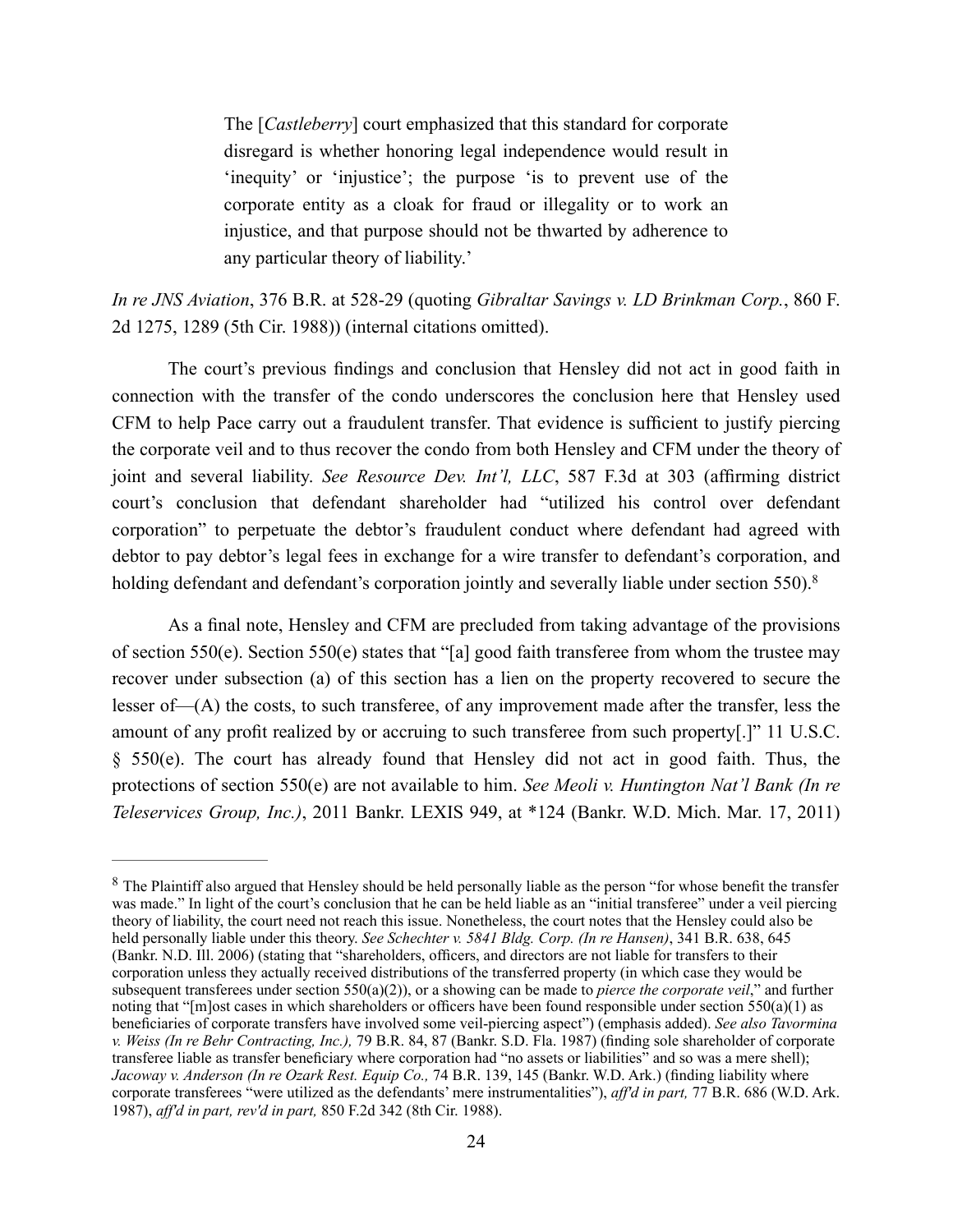("A bad faith recipient is never entitled to the compensatory lien that Section  $550(e)$  otherwise provides to all transferees. Put simply … a recipient of an actually fraudulent transfer who himself is aware of the fraud (i.e. in bad faith) is no less reprehensible than the fraudulent debtor himself. Nor is such transferee any more deserving of the Code's protections whether offered under Section 550 or otherwise.").

# 4. Breach of Fiduciary Duty – Rule 1.08 of the Texas Disciplinary Rules of Professional **Conduct**

The Plaintiff also contended that Hensley was liable to the estate for breach of fiduciary duty, growing out of his violation of the disciplinary rules of professional conduct for lawyers, by entering into a business transaction without his client's having the benefit of independent counsel to advise him, and without a written consent from the client.

Hensley argued that the Plaintiff's breach of fiduciary duty claim was barred by state statute of limitations for breach of fiduciary duty claims. In Texas, breach of fiduciary duty claims must be brought within 4 years after the cause of action accrues. Tex. Civ. Prac. & Rem. Code § 16.004. "[A] cause of action accrues when a wrongful act causes some legal injury." *USPPS, Ltd. v. Avery Dennison Corp.*, 2010 U.S. Dist. LEXIS 84450, at \*35 (W.D. Tex. Mar. 18, 2010) (quoting *S.V. v. R.V.*, 933 S.W.2d 1, 4 (Tex. 1996)). Section 108 of the Bankruptcy Code describes the applicability of state statutes of limitation to actions brought by the trustee on behalf of the debtor. "By its express language, § 108(a) only applies to causes of action that the debtor owned prepetition." *In re Topcor, Inc.*, 132 B.R. 119, 126 (Bankr. N.D. Tex. 1991); *see also In re Princeton-New York Investors, Inc.*, 219 B.R. 55, 58 (D.N.J. 1998) (same). Section 108 provides:

(a) If applicable nonbankruptcy law ... fixes a period within which the debtor may commence an action, and such period has not expired before the date of the filing of the petition, the trustee may commence such action only before the later of--

(1) the end of such period …; or

(2) two years after the order for relief.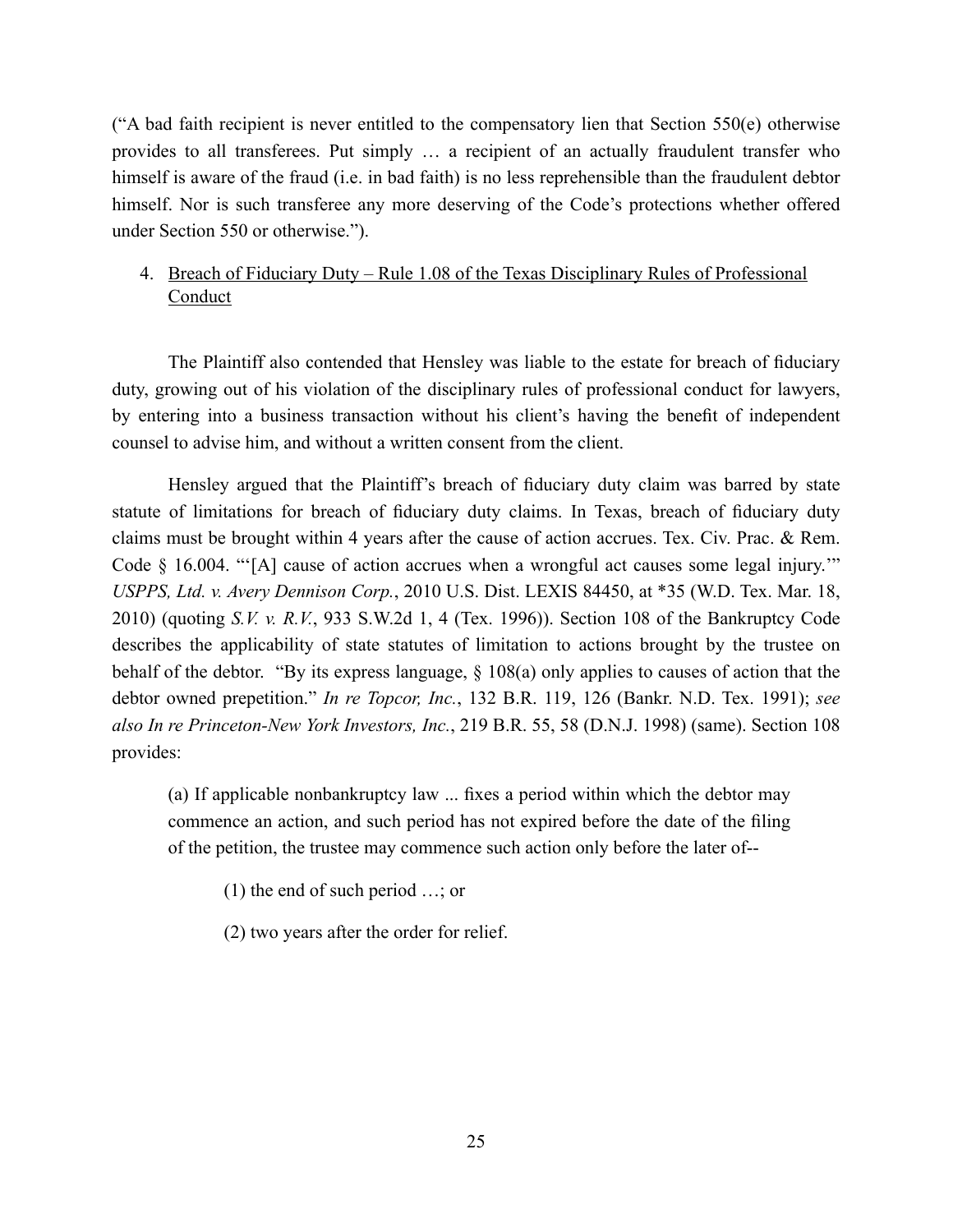11 U.S.C. sec. 108(a). The court will assume the cause of action for breach of fiduciary duty accrued on March 10, 2006, when Pace transferred the property to Hensley/CFM.<sup>9</sup> Pace filed for bankruptcy on August 15, 2007, well within the four year statute of limitations. The Plaintiff filed its original complaint on July 21, 2009, and its second amended complaint (which included, for the first time, the breach of fiduciary duty claim) on August 27, 2010. The second amended complaint was filed both after the state statute of limitations had expired and after two years after the order for relief. So this claim is time-barred unless it relates back to the date of the original complaint (which falls within the time period prescribed by section 108).

For the Plaintiff to establish that its second amended complaint relates back to the original complaint, the Plaintiff must satisfy the elements of Rule  $15(c)(1)(A)-B$  of the Federal Rules of Civil Procedure. That rule states, "[a]n amendment to a pleading relates back to the date of the original pleading when: (A) the law that provides the applicable statute of limitations allows relation back; [or] (B) the amendment asserts a claim or defense that arose out of the conduct, transaction, or occurrence set out--or attempted to be set out--in the original pleading." Fed. R. Civ. P. 15. *See also Sanders-Burns v. City of Plano*, 594 F.3d 366, 373 (5th Cir. 2010). Furthermore, "'[t]he fact that an amendment changes the legal theory on which the action initially was brought is of no consequence if the factual situation upon which the action depends remains the same and has been brought to defendant's attention by the original pleading.'" *Federal Deposit Ins. Corp. v. Bennett*, 898 F.2d 477, 480 (5th Cir. 1990) (citation omitted). The underlying transaction as set forth in the Plaintiffs' original complaint is the same underlying transaction that forms the basis of the Plaintiff's breach of fiduciary duty claim. The facts necessary to the Plaintiff's breach of fiduciary claim were laid out in the Plaintiff's original complaint. Therefore, the Plaintiff's breach of fiduciary duty claim relates back to the original timely-filed complaint and is not time-barred.

Regarding the merits of the Plaintiff's breach of fiduciary duty claim, the Plaintiff argued that Hensley breached his fiduciary duty to Pace and Chaparral by entering into a business transaction with Pace/Chaparral in violation of Rule 1.08 of the Texas Disciplinary Rules of Professional Conduct. Under Texas law, a fiduciary relationship exists between an attorney and client. *Willis v. Maverick*, 760 S.W.2d 642, 645 (Tex. 1988). Furthermore, while the violation of a disciplinary rule of professional conduct does not itself create a private cause of action, "Texas courts have used the Rules as standards for conduct in malpractice and breach of fiduciary duty

<sup>&</sup>lt;sup>9</sup> The Plaintiff argued that, under the discovery rule, the action did not accrue until the trustee was appointed. Courts have applied the discovery rule to toll statutes of limitation in bankruptcy cases until a trustee is appointed, *see Seitz v. Detweiler, Hershey & Assocs., P.C. (In re CitX Corp.)*, 2004 U.S. Dist. LEXIS 24903, at \*11-12 (E.D. Pa. Dec. 8, 2004) (applying discovery rule to toll the statute of limitations on professional malpractice claim until trustee was appointed). The court need not rely on the discovery rule here, however, because the court concludes that the Plaintiff's second amended complaint relates back to the original, timely-filed complaint under Rule 15(c) of the Federal Rules of Civil Procedure.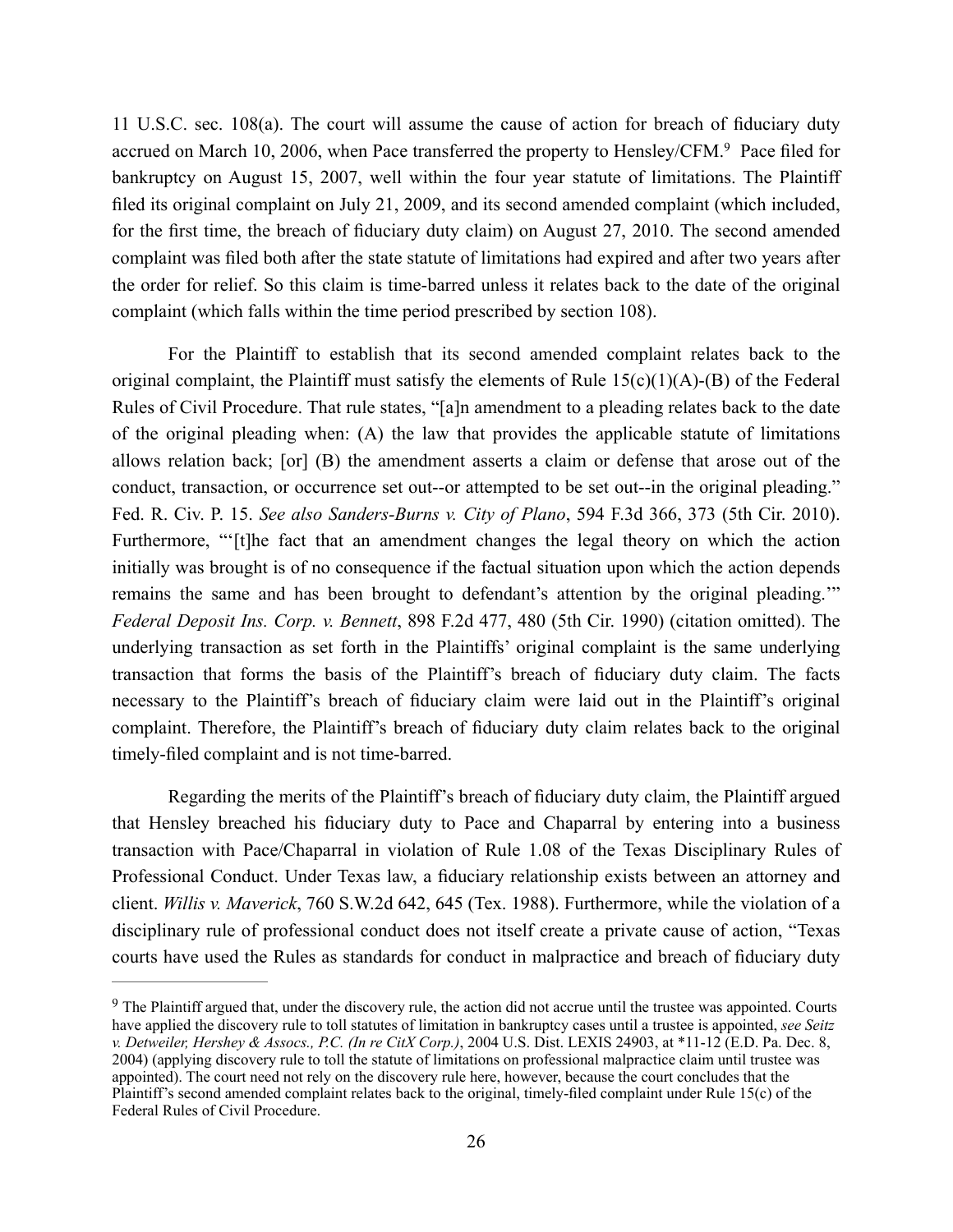cases." *Frazin v. Haynes & Boone, LLP (In re Frazin)*, 2008 Bankr. LEXIS 2373, at \*198 (Bankr. N.D. Tex. Sept. 23, 2008); *see also Sealed Party v. Sealed Party*, 2006 U.S. Dist. LEXIS 28392, at \*31 (S.D. Tex. May 4, 2006) (stating that Texas Disciplinary Rules "may be considered evidence and significantly inform the analysis of the scope of fiduciary duties between attorneys and their clients").

Rule 1.08 states that,

(a) A lawyer shall not enter into a business transaction with a client unless:(1) the transaction and terms on which the lawyer acquires the interest are fair and reasonable to the client and are fully disclosed in a manner which can be reasonably understood by the client;(2) the client is given a reasonable opportunity to seek the advice of independent counsel in the transaction; and(3) the client consents in writing thereto.

Tex. Disciplinary R. Prof'l Conduct 1.08. Courts "review all business dealings between a lawyer and a client using the strict scrutiny standard." *MacFarlane v. Nelson*, 2005 Tex. App. LEXIS 7681, at \*27-28 (Tex. App.—Austin [3d Dist.] Sept. 15, 2005, pet. denied.). It is undisputed that Hensley was Pace and Chaparral's attorney at the time of the transaction and that Hensley controlled the purchaser of Pace's condo (CMF). That CFM, rather than Hensley, was the named party to the transaction and the direct recipient of the condo does not preclude a finding that Hensley nonetheless violated Rule 1.08. *See Rosas v. Comm'n for Lawyer Discipline*, 2010 WL 4488273 (Tex. App.—San Antonio, Nov. 10, 2010) (finding attorney who had engaged in transaction with client whereby client transferred property to the attorney's company had violated Rule 1.08).

The Plaintiff argued that Hensley violated all three prongs of Rule 1.08. First, it is clear that the terms of the alleged agreement Pace and Hensley purportedly reached in November, 2005, were far from clear. Both parties presented conflicting testimony regarding whether the transfer of the condo was in exchange for forgiveness of attorneys fees owed, for funds loaned, or both. Regarding the second prong of Rule 1.08, the Texas rule, unlike the Model Rule, <sup>10</sup> does not require that the attorney advise the client in writing of the desirability of seeking the advice of independent counsel. The Texas rule merely requires that the client be given a reasonable opportunity to seek such independent advice. *See* Tex. Disciplinary R. Prof'l Conduct 1.08. Based on the evidence presented at the trial, the court is unable to find that Pace was not given such an opportunity. If their testimony is to be believed, Pace and Hensley first began discussing

<sup>10</sup> *See* Rule 1.8 of the Model Rules of Professional Responsibility at http://www.americanbar.org/groups/ professional\_responsibility/publications/model\_rules\_of\_professional\_conduct/ rule\_1\_8\_current\_clients\_specific\_rules.html.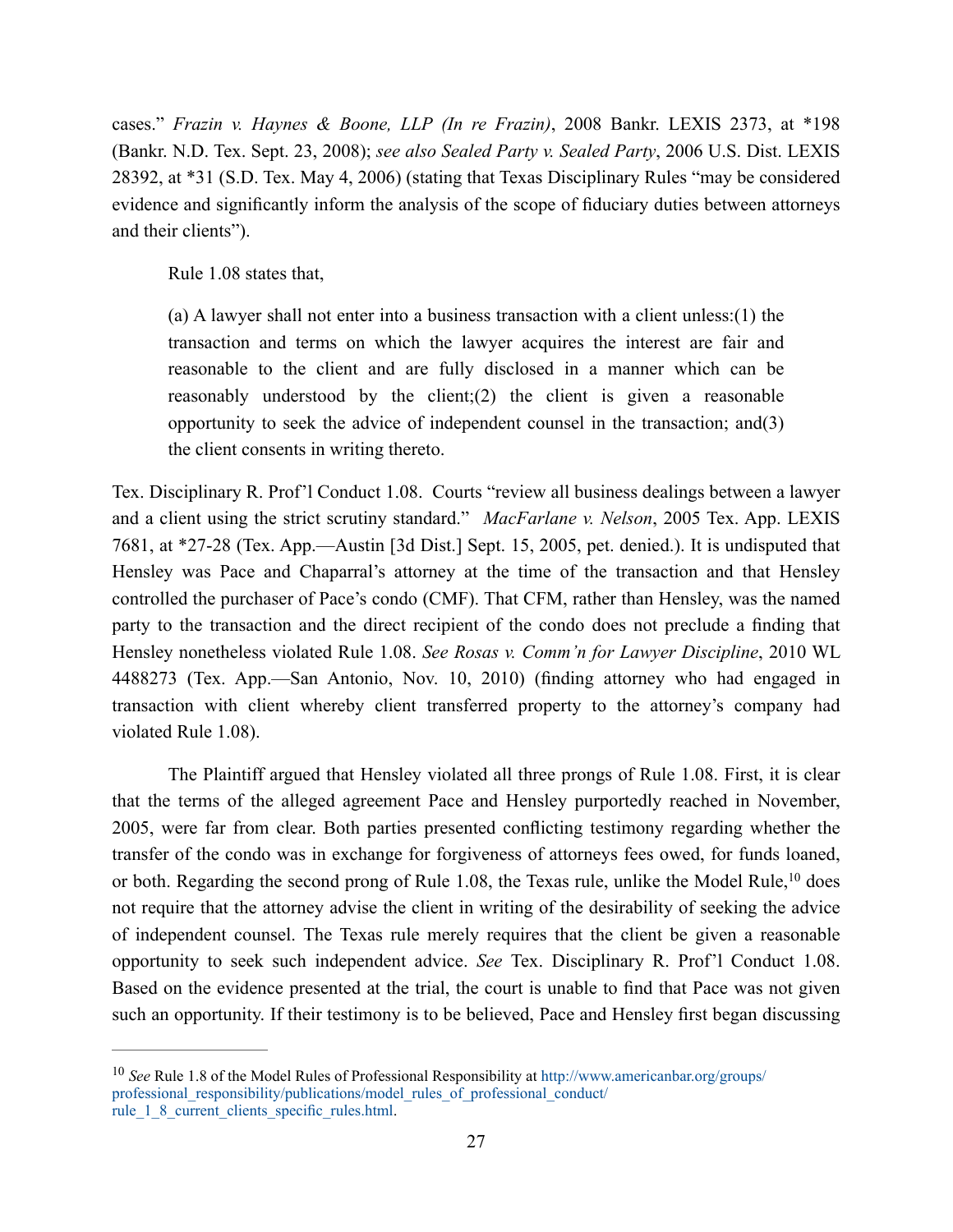this transaction in November, 2005, but the transfer did not actually take place until several months later. Pace was represented by other attorneys during that time and could have sought independent counsel if he had wanted to.

Finally, the evidence showed that Pace did not sign any writing consenting to the transaction with his attorney. Hensley and Pace both maintained that signing the deed was sufficient to establish consent for purposes of Rule 1.08. The court disagrees. If signing the transaction papers was sufficient to satisfy the consent requirement of Rule 1.08, that requirement would lose all meaning. Other courts have also required that the writing consenting to a transaction with one's attorney be separate from the transaction papers themselves. *See, e.g., Tai v. Charfoos (In re Charfoos)*, 183 B.R. 131, 136-37 (Bankr. E.D. Mich. 1994) (applying Michgan's identical Rule 1.8); *In re Estate of Brown*, 930 A.2d 249, 254 (D.C. 2007) (applying nearly identical Rule 1.8 and stating that "'the client's signature on documents evidencing the business transaction cannot be considered 'written consent' under the rule where the client has not been informed of the implications … of the transaction") (quoting *In re Taylor*, 741 N.E.2d 1239, 1242 (Ind. 2001)). *See also Johnson v. Williams*, 2006 Tex. App. LEXIS 5180, 20-21 (Tex. App. Houston 1st Dist. June 15, 2006) (interpreting Rule 1.08 as "stating that an attorney must obtain written consent prior to entering a business transaction with a client").

In short, the Plaintiff presented sufficient facts to establish that Hensley violated Rule 1.08. Such violation must still constitute a breach of fiduciary duty, however, in order to be actionable. "Under Texas law, the elements of a breach of fiduciary duty claim are: (1) the plaintiff and defendant had a fiduciary relationship; (2) the defendant breached its fiduciary duty to the plaintiffs; and (3) the defendant's breach resulted in injury to the plaintiff or benefit to the defendant." *Rimkus Consulting Group, Inc. v. Cammarata*, 688 F. Supp. 2d 598, 669 (S.D. Tex. 2010) (citing *Navigant Consulting, Inc. v. Wilkinson*, 508 F.3d 277, 283 (5th Cir. 2007)); *Lundy v. Masson*, 260 S.W.3d 482, 501 (Tex. App.—Houston [14th Dist.] 2008, pet. denied). The first two elements have been satisfied here. Regarding harm to Pace, however, in breach of fiduciary duty cases "the client carries the burden to establish that the attorney's breach caused him damage." *MacFarlane v. Nelson*, 2005 Tex. App. LEXIS 7681, at \*30. Here, the Plaintiff, having stepped into the shoes of Pace, and having properly asserted a claim for breach of fiduciary duties owed to Pace, has not established (and indeed did not argue the existence of) any harm to Pace other than the loss of the condo. Because the court has already concluded that the transfer of the condo may be avoided under section 544 of the Bankruptcy Code, and that the condo (or its value) may be recovered from CFM and Hensley under section 550, the court will not award further damages for Hensley's breach of his fiduciary duty to Pace. However, the court will conclude that the loss of the condo counts as damages for breach of fiduciary duty, forming an independent basis for recovery on the part of the Plaintiff.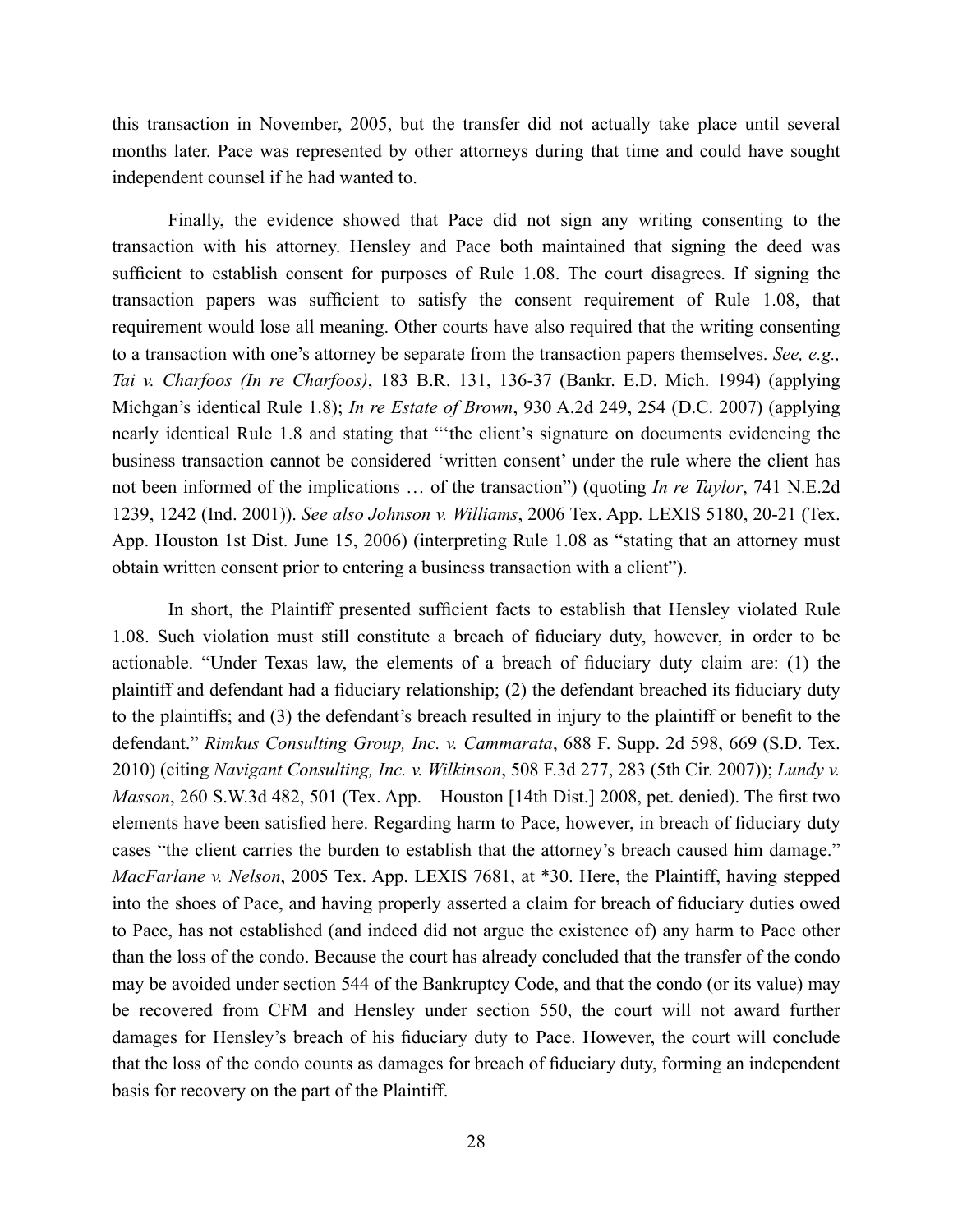#### 5. Exemplary Damages and Attorneys' Fees

"There is no specific Bankruptcy Code provision allowing a court to grant exemplary damages against the transferor or transferee of a fraudulent transfer." *Anderson v. Mega Sys., L.L.C. (In re Mega Sys., L.L.C.)*, 2007 Bankr. LEXIS 1957, at \*26 (Bankr. E.D. Tex. June 4, 2007) (citing *Smith v. Lounsbury (In re Amberjack Interests, Inc.)*, 326 B.R. 379, 392 (Bankr. S.D. Tex. 2005)). Nonetheless, "[a] bankruptcy court may rely on state law to award exemplary damages where the Code does not specifically allow such measures. Texas law provides for an award of exemplary damages only on a showing of fraud or malice by clear and convincing evidence." *Id.* at \*27 (citing Tex. Civ. Prac. & Rem. Code § 41.003(a)-(b)).<sup>11</sup> Here, the Plaintiff's claims only required proof by a preponderance of the evidence. *See Ingalls*, 421 B.R. at 279 (citing *Walker v. Anderson,* 232 S.W.3d 899, 913 (Tex. App.--Dallas 2007, no pet.)). Additionally, a court "is always free to decline to award exemplary damages, as such an award is within the discretion of the fact-finder." *Anderson*, 2007 Bankr. LEXIS 1957, at \*27 (citing Tex. Civ. Prac. & Rem. Code § 41.010(b)).

The court declines to award exemplary damages in this case. While the Plaintiff's evidence was sufficient to establish, by a preponderance of the evidence, that the transfer of the condo constituted a fraudulent transfer under the TUFTA, the evidence did not establish, by *clear and convincing evidence*, that Hensley acted fraudulently, or with gross negligence or malice.

Regarding the Plaintiff's request for attorneys' fees and costs, "[s]ection 24.013 [of the TUFTA] allows this Court to award 'costs and reasonable attorney's fees as are equitable and just.'" *West v. Seiffert (In re Houston Drywall, Inc.)*, 2008 Bankr. LEXIS 4060, at \*92-93 (Bankr. S.D. Tex. July 10, 2008) (citing Tex. Bus. & Com. Code § 24.013 (Vernon 2006) and *Walker v. Anderson*, 232 S.W.3d 899, 919 (Tex. App.--Dallas 2007, no pet.)); *see also Suarez v. Smith (In re IFS Fin. Corp.)*, 2010 U.S. Dist. LEXIS 48670, at \*8 (S.D. Tex. 2010) ([Section 24.013] of TUFTA gives the trial court the sound discretion to award attorney's fees based on the evidence . . ."). In *West*, the bankruptcy court for the Southern District of Texas awarded attorneys' fees to the trustee under section 24.031 after finding that the defendants had "defrauded the creditors of [the debtor's] bankruptcy estate by surreptitiously taking assignments of [certain] receivables for no consideration." 2008 Bankr. LEXIS 4060, at \*93. The court found that "[g]iven this egregious conduct … it [was] equitable and just to award attorney's fees and

<sup>&</sup>lt;sup>11</sup> Section 41.003 of the Civil Practice and Remedies Code also applies to breach of fiduciary duty claims brought under Texas law. *See Joe N. Pratt Ins. v. Doane*, 2010 U.S. Dist. LEXIS 14986 (S.D. Tex. Feb. 19, 2010) (finding that, under section 41.003, plaintiff had to establish that damages for breach of fiduciary duty resulted from fraud, malice or gross negligence to be entitled to an award of exemplary damages).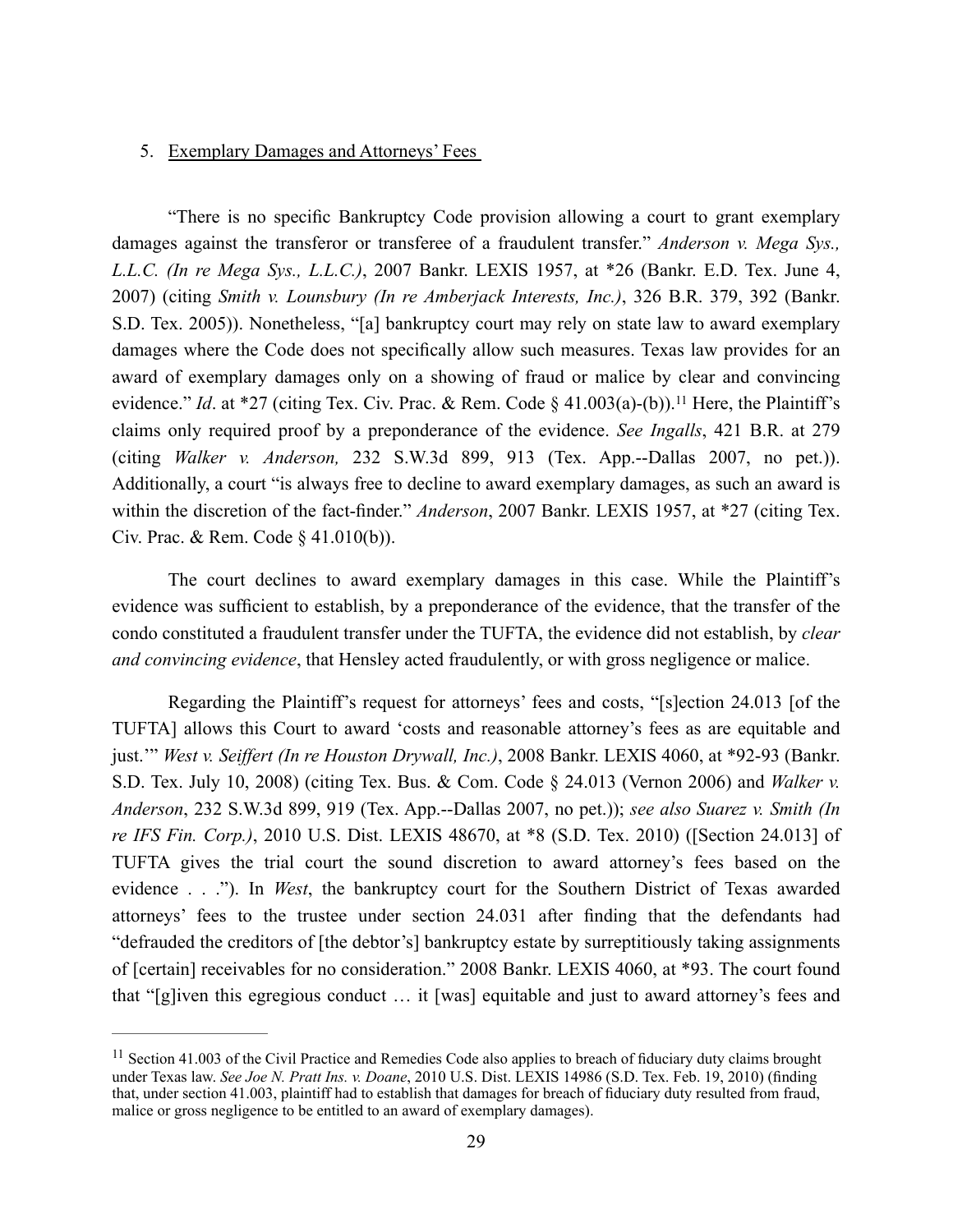costs to the Trustee for his prosecution of this adversary proceeding." No such egregious conduct exists here. Hensley did provide consideration for the transfer (albeit not "reasonably equivalent" consideration). Additionally, neither party tried to conceal the transfer from Pace's creditors. Nonetheless, courts also appear to award reasonable attorneys' fees to the prevailing party in fraudulent transfer actions under the TUFTA regardless of whether the conduct at issue was egregious. *See, e.g., Tow v. Pajooh (In re CRCGP LLC)*, 2008 Bankr. LEXIS 4236, at \*61-62 (Bankr. S.D. Tex. Aug. 28, 2008); *Quilling v. 3D Mktg., LLC*, 2007 U.S. Dist. LEXIS 24914, at \*11 (N.D. Tex. 2007) ("As the prevailing party in the case [under the TUFTA], the Receiver is entitled to recover 'costs and reasonable attorney's fees as are equitable and just.' An application for attorney's fees shall be filed within 14 days after entry of a final judgment…") (citing Tex. Bus. & Com. Code  $\S$  24.013)). The Plaintiff is directed to submit a fee request in accordance with the local rules.

Finally, regarding the Plaintiff's request for pre-judgment interest, courts within the Fifth Circuit have held that prejudgment interest is available on a recovery under section 544:

Federal law governs the allowance of prejudgment interest when a cause of action arises from a federal statute. *In re Texas Gen. Petroleum Corp.*, 52 F.3d 1330, 1339 (5th Cir. 1995) (citing *Carpenters Dist. Council v. Dillard Dep't Stores, Inc.*, 15 F.3d 1275, 1288 (5th Cir. 1994)). The Fifth Circuit applies a twostep analysis to determine whether an award of prejudgment interest is within a court's discretion: (1) whether the federal act that creates the cause of action precludes such an award; and (2) whether such an award furthers the congressional policies of the federal act. *Id*. Applying this analysis to Bankruptcy Code § 548, the Fifth Circuit has held that The Bankruptcy Code and particularly § 548 are silent with regard to prejudgment interest. . . . Furthermore, an award of prejudgment interest furthers the congressional policies of the Bankruptcy Code. . . . The purpose of [Section 548] is to make the estate whole. Prejudgment interest compensates the estate for the time it was without use of the transferred funds. *Id*. at 1339-40. [Plaintiff] brings its fraudulent transfer claim under § 544 of the Bankruptcy Code, and the Court finds that this analysis applies to this section, as well.

*Asarco LLC v. Ams. Mining Corp.*, 404 B.R. 150, 163 (S.D. Tex. 2009). Thus, the Plaintiff is entitled to recover prejudgment interest on its section 544 claims. Regarding the proper rate of prejudgment interest, "[a]bsent a federal statute on the matter, state law is an appropriate source of guidance on the proper prejudgment interest rate." *Anderson*, 2007 Bankr. LEXIS 1957, at \*28 (citation omitted). "Texas state law utilizes the same rate for both pre- and post-judgment interest, generally utilizing the prime rate as published by the Board of Governors of the Federal